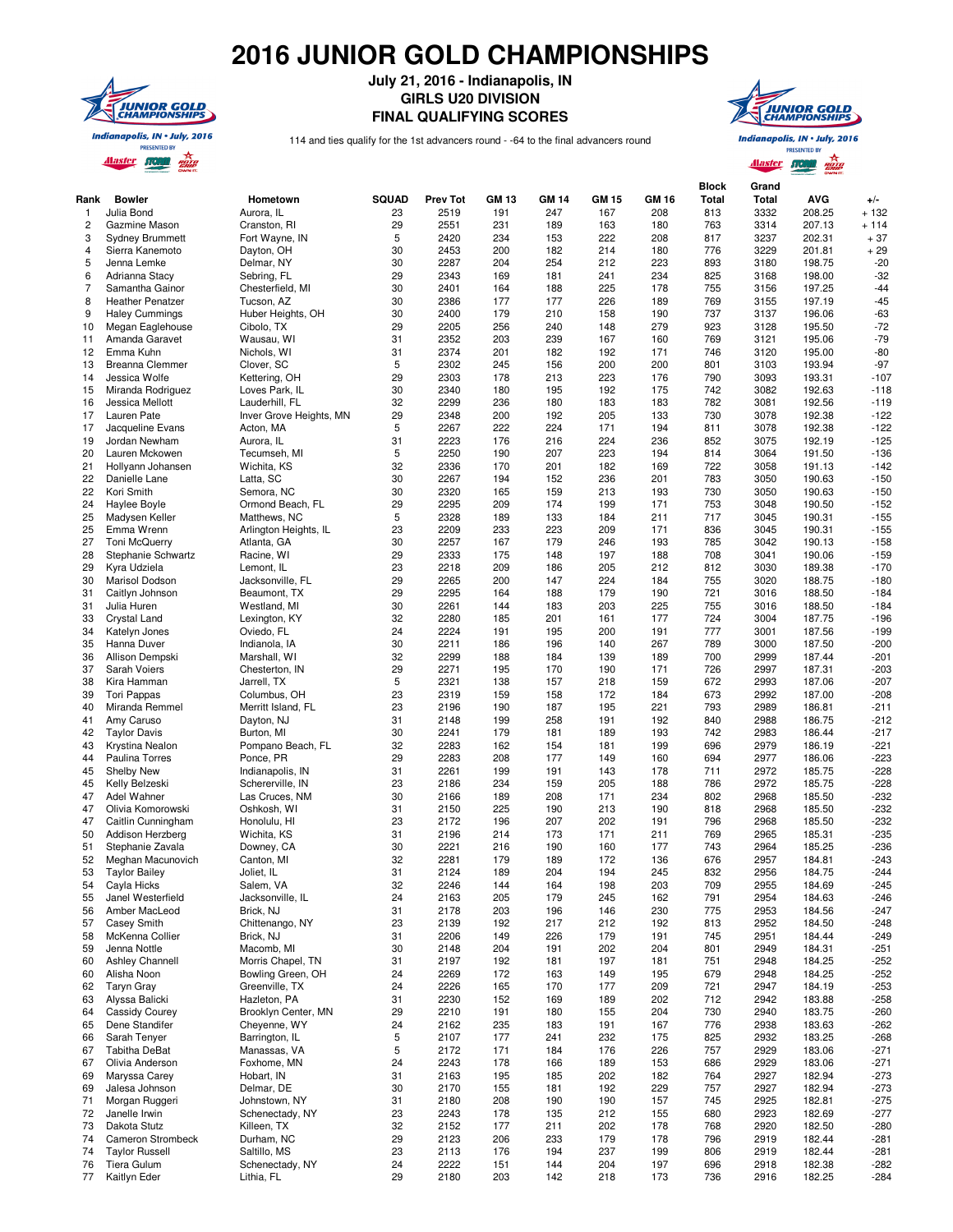| 78         | Nicole Vary                           | Rochester, NY                                                              | 32       | 2257         | 167        | 181        | 146        | 163        | 657        | 2914         | 182.13           | $-286$           |
|------------|---------------------------------------|----------------------------------------------------------------------------|----------|--------------|------------|------------|------------|------------|------------|--------------|------------------|------------------|
| 79         | Dakota Faichnie                       | Innisfil, ON                                                               | 30       | 2140         | 167        | 191        | 224        | 190        | 772        | 2912         | 182.00           | $-288$           |
| 80         | Kelsi Anderson                        | San Antonio, TX                                                            | 29       | 2109         | 229        | 180        | 201        | 189        | 799        | 2908         | 181.75           | $-292$           |
| 81         | <b>Emily Koulis</b>                   | Channahon, IL                                                              | 23       | 2141         | 213        | 157        | 213        | 183        | 766        | 2907         | 181.69           | -293             |
| 82         | Angelica Anthony                      | Converse, TX                                                               | 23       | 2086         | 187        | 221        | 225        | 187        | 820        | 2906         | 181.63           | -294             |
|            |                                       |                                                                            |          |              |            |            |            |            |            |              |                  |                  |
| 83         | Natalie Koprowitz                     | Girard, IL                                                                 | 5        | 2142         | 183        | 229        | 169        | 182        | 763        | 2905         | 181.56           | $-295$           |
| 84         | Colby Jones                           | Virginia Beach, VA                                                         | 29       | 2206         | 150        | 201        | 158        | 189        | 698        | 2904         | 181.50           | $-296$           |
| 84         | Bryanna Leyen                         | Perry Hall, MD                                                             | 31       | 2144         | 192        | 199        | 179        | 190        | 760        | 2904         | 181.50           | $-296$           |
| 86         | Amanda Morgan                         | Killeen, TX                                                                | 31       | 2124         | 172        | 222        | 192        | 193        | 779        | 2903         | 181.44           | $-297$           |
|            |                                       |                                                                            |          |              |            |            |            |            |            |              |                  |                  |
| 86         | Kayla Schimmer                        | St Louis, MO                                                               | 32       | 2179         | 154        | 222        | 181        | 167        | 724        | 2903         | 181.44           | $-297$           |
| 88         | Kaitlyn Keith                         | Bloomingdale, IL                                                           | 31       | 2118         | 206        | 179        | 223        | 173        | 781        | 2899         | 181.19           | $-301$           |
| 89         | Kaitlyn Salow                         | Manchester, IA                                                             | 5        | 2225         | 171        | 182        | 146        | 173        | 672        | 2897         | 181.06           | $-303$           |
| 90         | <b>Brittany Breedlove</b>             |                                                                            | 30       | 2182         | 186        | 184        | 170        | 172        | 712        | 2894         | 180.88           | $-306$           |
|            |                                       | Montgomery, IL                                                             |          |              |            |            |            |            |            |              |                  |                  |
| 91         | Karsyn Lukosius                       | Brick, NJ                                                                  | 31       | 2247         | 158        | 164        | 135        | 189        | 646        | 2893         | 180.81           | $-307$           |
| 91         | Madison Janack                        | Myrtle Beach, SC                                                           | 30       | 2196         | 180        | 167        | 146        | 204        | 697        | 2893         | 180.81           | $-307$           |
| 91         | Jenna Henderson                       | Washington, NJ                                                             | 32       | 2146         | 193        | 172        | 181        | 201        | 747        | 2893         | 180.81           | $-307$           |
| 94         |                                       |                                                                            | 31       | 2198         | 184        | 192        | 158        | 160        | 694        | 2892         | 180.75           | $-308$           |
|            | Jamie Kulaga                          | West Hazleton, PA                                                          |          |              |            |            |            |            |            |              |                  |                  |
| 94         | Lily Whitford                         | Sunfield, MI                                                               | 24       | 2205         | 190        | 163        | 180        | 154        | 687        | 2892         | 180.75           | $-308$           |
| 96         | <b>Brittany O'Connell</b>             | Beavercreek, OH                                                            | 5        | 2255         | 102        | 171        | 200        | 163        | 636        | 2891         | 180.69           | $-309$           |
| 97         | Melanie Lemke                         | Delmar, NY                                                                 | 30       | 2179         | 168        | 182        | 204        | 157        | 711        | 2890         | 180.63           | $-310$           |
|            |                                       |                                                                            |          |              | 182        |            |            |            |            |              |                  |                  |
| 98         | Kyra Chambers                         | Ocoee, FL                                                                  | 30       | 2183         |            | 171        | 168        | 185        | 706        | 2889         | 180.56           | $-311$           |
| 98         | Sarah Doyle                           | Georgetown, KY                                                             | 32       | 2144         | 201        | 150        | 235        | 159        | 745        | 2889         | 180.56           | $-311$           |
| 100        | Brogan Zengel                         | Centerville, OH                                                            | 5        | 2153         | 225        | 158        | 192        | 159        | 734        | 2887         | 180.44           | $-313$           |
| 101        | Hannah Terrill                        | Midland, MI                                                                | 5        | 2205         | 163        | 197        | 158        | 162        | 680        | 2885         | 180.31           | $-315$           |
|            |                                       |                                                                            |          |              |            |            |            |            |            |              |                  |                  |
| 101        | <b>Brandy Hoglund</b>                 | Carpentersville, IL                                                        | 32       | 2210         | 142        | 170        | 150        | 213        | 675        | 2885         | 180.31           | $-315$           |
| 103        | Candyce Bradley                       | Farmington Hills, MI                                                       | 5        | 2106         | 131        | 236        | 212        | 199        | 778        | 2884         | 180.25           | $-316$           |
| 104        | Sierra Howes                          | Corunna, MI                                                                | 24       | 2209         | 133        | 179        | 159        | 202        | 673        | 2882         | 180.13           | $-318$           |
| 104        | Jaelynn Hoehnen                       | Waukesha, WI                                                               | 24       | 2180         | 161        | 185        | 169        | 187        | 702        | 2882         | 180.13           | $-318$           |
|            |                                       |                                                                            |          |              |            |            |            |            |            |              |                  |                  |
| 106        | Justine Brookover                     | Parkersburg, WV                                                            | 30       | 2089         | 165        | 232        | 190        | 204        | 791        | 2880         | 180.00           | $-320$           |
| 107        | Alexandria Dick                       | Pittsburgh, PA                                                             | 31       | 2126         | 246        | 167        | 183        | 156        | 752        | 2878         | 179.88           | $-322$           |
| 107        | McKenna Shaffer                       | Dandridge, TN                                                              | 5        | 2243         | 140        | 131        | 234        | 130        | 635        | 2878         | 179.88           | $-322$           |
| 107        | <b>Allison Morris</b>                 | Ypsilanti, MI                                                              | 24       | 2058         | 190        | 181        | 207        | 242        | 820        | 2878         | 179.88           | $-322$           |
|            |                                       |                                                                            |          |              |            |            |            |            |            |              |                  |                  |
| 110        | Laura Branch                          | Victor, NY                                                                 | 23       | 2121         | 172        | 221        | 232        | 131        | 756        | 2877         | 179.81           | $-323$           |
| 110        | Shaune Pine                           | Aweres Twp, ON                                                             | 23       | 2087         | 214        | 179        | 203        | 194        | 790        | 2877         | 179.81           | $-323$           |
| 112        | <b>Alexis Stein</b>                   | S St. Paul, MN                                                             | 24       | 2231         | 132        | 152        | 173        | 188        | 645        | 2876         | 179.75           | $-324$           |
| 112        | Sierra Lewis                          | Scottsboro, AL                                                             | 23       | 2137         | 171        | 192        | 165        | 211        | 739        | 2876         | 179.75           | $-324$           |
|            |                                       |                                                                            |          |              |            |            |            |            |            |              |                  |                  |
| 114        | Sarah Forton                          | Macomb, MI                                                                 | 30       | 2160         | 167        | 192        | 198        | 157        | 714        | 2874         | 179.63           | -326             |
| 114        | Amanda Schilling                      | East Islip, NY                                                             | 31       | 2113         | 203        | 153        | 213        | 192        | 761        | 2874         | 179.63           | $-326$           |
| 114        | <b>Alexis Neuer</b>                   | Lewisburg, PA                                                              | 23       | 2136         | 168        | 168        | 213        | 189        | 738        | 2874         | 179.63           | $-326$           |
|            |                                       | The above qualify for the advancers round at 7:00 AM on Friday at Woodland |          |              |            |            |            |            |            |              |                  |                  |
|            | Alexis Lake                           |                                                                            |          |              |            |            |            |            |            | 2872         |                  | $-328$           |
| 117        |                                       | North Salt Lake, UT                                                        | 23       | 2148         | 167        | 176        | 224        | 157        | 724        |              | 179.50           |                  |
| 118        | Courtney Chaffin                      | Cincinnati, OH                                                             | 31       | 2169         | 182        | 177        | 182        | 158        | 699        | 2868         | 179.25           | -332             |
| 118        | Carlene Beyer                         | Ogdensburg, WI                                                             | 5        | 2115         | 233        | 168        | 178        | 174        | 753        | 2868         | 179.25           | -332             |
| 120        | Heather Erdei                         | Omaha, NE                                                                  | 5        | 2123         | 179        | 197        | 153        | 215        | 744        | 2867         | 179.19           | -333             |
|            |                                       |                                                                            |          |              |            |            |            |            |            |              |                  |                  |
|            |                                       |                                                                            |          |              |            |            |            |            |            |              |                  |                  |
| 121        | Rebekah Loker                         | Woodstock, ON                                                              | 5        | 2168         | 174        | 170        | 143        | 210        | 697        | 2865         | 179.06           | $-335$           |
| 122        | Chelsea Riley                         | Weston, FL                                                                 | 31       | 2111         | 182        | 169        | 200        | 202        | 753        | 2864         | 179.00           | $-336$           |
| 123        | <b>Tatum Ruffalo</b>                  | Waterford, WI                                                              | 29       | 2224         | 185        | 171        | 141        | 142        | 639        | 2863         | 178.94           | $-337$           |
|            |                                       |                                                                            |          |              |            |            |            |            |            |              |                  |                  |
| 123        | <b>Lindsey Mason</b>                  | Loves Park, IL                                                             | 30       | 2060         | 162        | 189        | 199        | 253        | 803        | 2863         | 178.94           | -337             |
| 125        | <b>Taylor Forman</b>                  | Hagerstown, MD                                                             | 31       | 2158         | 158        | 178        | 175        | 192        | 703        | 2861         | 178.81           | -339             |
| 126        | Amanda Nardiello                      | Brick, NJ                                                                  | 31       | 2142         | 162        | 180        | 185        | 190        | 717        | 2859         | 178.69           | $-341$           |
| 127        | Kalee Johnson                         | Davison, MI                                                                | 30       | 2096         | 186        | 219        | 187        | 169        | 761        | 2857         | 178.56           | $-343$           |
|            |                                       |                                                                            |          |              |            |            |            |            |            |              |                  |                  |
| 128        | Dakotah Hazelwood                     | Capron, IL                                                                 | 29       | 2172         | 168        | 151        | 158        | 207        | 684        | 2856         | 178.50           | $-344$           |
| 128        | <b>Ashley Dunn</b>                    | Palmdale, CA                                                               | 29       | 2134         | 173        | 205        | 163        | 181        | 722        | 2856         | 178.50           | $-344$           |
| 128        | Carolina Snowden                      | Spanaway, WA                                                               | 24       | 2191         | 149        | 179        | 147        | 190        | 665        | 2856         | 178.50           | $-344$           |
| 131        | Kelsey Hackbart                       | Bristol, PA                                                                | 31       | 2131         | 191        | 199        | 173        | 161        | 724        | 2855         | 178.44           | $-345$           |
|            |                                       |                                                                            |          |              |            |            |            |            |            |              |                  |                  |
| 131        | <b>Mattie Brandos</b>                 | Brookfield, WI                                                             | 5        | 2158         | 188        | 195        | 155        | 159        | 697        | 2855         | 178.44           | -345             |
| 133        | Jennifer Kelly                        | Clinton Township, MI                                                       | 31       | 1984         | 178        | 200        | 193        | 297        | 868        | 2852         | 178.25           | $-348$           |
| 134        | <b>Colleen Hines</b>                  | Dayton, OH                                                                 | 29       | 2101         | 188        | 190        | 204        | 165        | 747        | 2848         | 178.00           | $-352$           |
| 135        | Kayla Ovesny                          | Norman, OK                                                                 | 30       | 2066         | 157        | 202        | 211        | 211        | 781        | 2847         | 177.94           | -353             |
|            |                                       |                                                                            |          |              |            |            |            |            |            |              |                  |                  |
| 135        | Kendra Handler                        | Lake Worth, FL                                                             | 5        | 2148         | 147        | 176        | 201        | 175        | 699        | 2847         | 177.94           | $-353$           |
| 137        | Jadee Scott-Jones                     | East Providence, RI                                                        | 29       | 2145         | 183        | 152        | 166        | 200        | 701        | 2846         | 177.88           | $-354$           |
| 137        | <b>Brittany Arne</b>                  | East Patchogue, NY                                                         | 24       | 2143         | 200        | 185        | 191        | 127        | 703        | 2846         | 177.88           | -354             |
| 139        | Sarah Gill                            | Attleboro, MA                                                              | 29       | 2184         | 166        | 135        | 166        | 193        | 660        | 2844         | 177.75           | -356             |
| 140        |                                       |                                                                            |          |              |            |            |            |            |            |              |                  |                  |
|            | Samantha Johnson                      | Apopka, FL                                                                 | 29       | 2157         | 174        | 201        | 146        | 165        | 686        | 2843         | 177.69           | $-357$           |
| 140        | Krysta Peirce                         | Casco, MI                                                                  | 24       | 2129         | 182        | 167        | 179        | 186        | 714        | 2843         | 177.69           | $-357$           |
| 142        | Lauren Price                          | Chicago, IL                                                                | 31       | 2055         | 255        | 173        | 140        | 217        | 785        | 2840         | 177.50           | -360             |
| 143        | Emma Elfrink                          |                                                                            | 29       | 2161         | 180        | 157        | 205        | 136        | 678        | 2839         | 177.44           | -361             |
|            |                                       | Palm Harbor, FL                                                            |          |              |            |            |            |            |            |              |                  |                  |
| 144        | Olivia Farwell                        | Elizabethtown, PA                                                          | 24       | 2098         | 180        | 191        | 221        | 148        | 740        | 2838         | 177.38           | $-362$           |
| 145        | <b>Tacey Ballen</b>                   | Centerville, OH                                                            | 30       | 2104         | 191        | 161        | 207        | 174        | 733        | 2837         | 177.31           | -363             |
| 145        | Rachel Strogin                        | Mentor, OH                                                                 | 23       | 2084         | 192        | 184        | 173        | 204        | 753        | 2837         | 177.31           | -363             |
| 147        | Kayla Crawford                        | Silvis, IL                                                                 | 32       | 2133         | 172        | 179        | 187        | 165        | 703        | 2836         | 177.25           | $-364$           |
|            |                                       |                                                                            |          |              |            |            |            |            |            |              |                  |                  |
| 148        | Megan Hedgespeth                      | Campbellsville, KY                                                         | 32       | 2162         | 160        | 166        | 177        | 168        | 671        | 2833         | 177.06           | $-367$           |
| 148        | <b>Emily Schrader</b>                 | Orland Park, IL                                                            | 23       | 2113         | 177        | 179        | 182        | 182        | 720        | 2833         | 177.06           | -367             |
| 150        | Mikhela Bakle                         | Fort Walton Beach, FL                                                      | 23       | 2065         | 180        | 192        | 193        | 202        | 767        | 2832         | 177.00           | $-368$           |
| 151        | Sarah Wille                           | Hoffman Estates, IL                                                        | 32       | 2185         | 121        | 158        | 176        | 191        | 646        | 2831         | 176.94           | $-369$           |
|            |                                       |                                                                            |          |              |            |            |            |            |            |              |                  |                  |
| 152        | <b>Skylar McGarrity</b>               | North Babylon, NY                                                          | 32       | 2097         | 160        | 203        | 181        | 186        | 730        | 2827         | 176.69           | $-373$           |
| 153        | Rachel Selner                         | Ontario, NY                                                                | 30       | 2118         | 202        | 159        | 174        | 173        | 708        | 2826         | 176.63           | $-374$           |
| 153        | <b>Taylor Waglione</b>                | Staten Island, NY                                                          | 30       | 2177         | 180        | 137        | 170        | 162        | 649        | 2826         | 176.63           | $-374$           |
| 153        | Emma Catone                           | Webster, NY                                                                | 29       | 2142         | 153        | 195        | 130        | 206        | 684        | 2826         | 176.63           | $-374$           |
|            |                                       |                                                                            |          |              |            |            |            |            |            |              |                  |                  |
| 156        | <b>Violet Kirk</b>                    | Aurora, IL                                                                 | 24       | 2187         | 160        | 150        | 146        | 182        | 638        | 2825         | 176.56           | $-375$           |
| 156        | Natalie Dutton                        | Jenks, OK                                                                  | 24       | 2131         | 158        | 194        | 179        | 163        | 694        | 2825         | 176.56           | $-375$           |
| 158        | Hannah Munson                         | Cottage Grove, MN                                                          | 29       | 2163         | 169        | 186        | 150        | 156        | 661        | 2824         | 176.50           | $-376$           |
| 159        | Kalia Patterson                       | Charlotte, NC                                                              | 5        | 2237         | 146        | 136        | 135        | 168        | 585        | 2822         | 176.38           | $-378$           |
|            |                                       |                                                                            |          |              |            |            |            |            |            |              |                  |                  |
| 159        | <b>Lilly Shell</b>                    | Salem, VA                                                                  | 5        | 2172         | 144        | 213        | 118        | 175        | 650        | 2822         | 176.38           | $-378$           |
| 161        | Aubree Trexler                        | Cicero, IN                                                                 | 30       | 2116         | 168        | 150        | 213        | 172        | 703        | 2819         | 176.19           | $-381$           |
| 161        | <b>Rachel Clifton</b>                 | Oswego, IL                                                                 | 29       | 2163         | 185        | 137        | 178        | 156        | 656        | 2819         | 176.19           | $-381$           |
| 161        | Alexis Grim                           | Youngstown, OH                                                             | 30       | 2108         | 153        | 214        | 174        | 170        | 711        | 2819         | 176.19           | $-381$           |
|            |                                       |                                                                            |          |              |            |            |            |            |            |              |                  |                  |
| 161        | Calla Bellis                          | Spencerport, NY                                                            | 30       | 2043         | 236        | 194        | 178        | 168        | 776        | 2819         | 176.19           | $-381$           |
| 165<br>165 | <b>Taylor Todd</b><br>Samantha Kriner | Panama City, FL<br>Killeen, TX                                             | 32<br>23 | 2109<br>2073 | 178<br>190 | 169<br>203 | 181<br>181 | 180<br>170 | 708<br>744 | 2817<br>2817 | 176.06<br>176.06 | $-383$<br>$-383$ |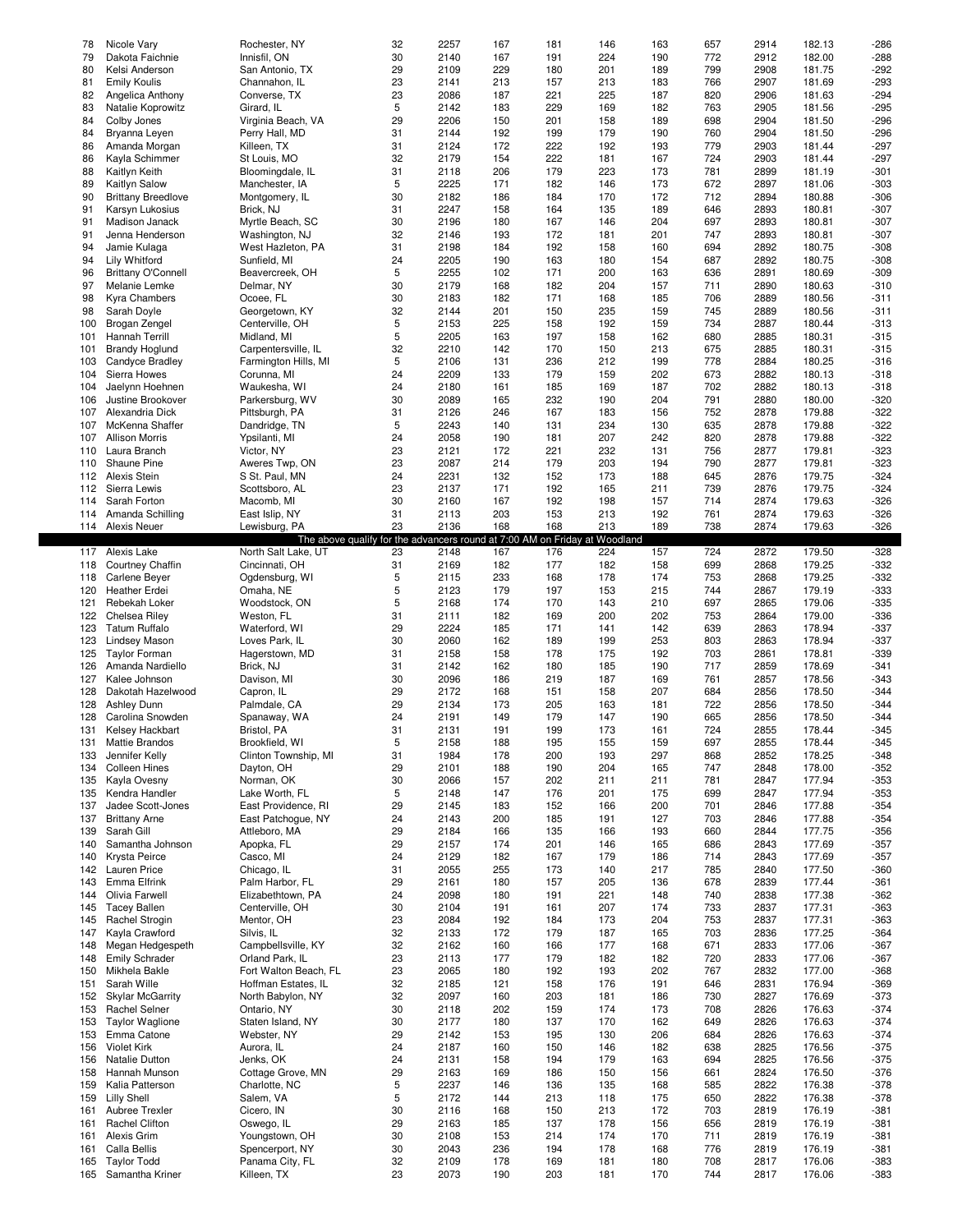| 167 | Allison Hresko           | Lebanon, PA              | 24 | 2143 | 201 | 160 | 132 | 180 | 673 | 2816 | 176.00 | $-384$ |
|-----|--------------------------|--------------------------|----|------|-----|-----|-----|-----|-----|------|--------|--------|
|     |                          |                          |    |      |     |     |     |     |     |      |        |        |
| 167 | <b>Katey Comstock</b>    | White River Junction, VT | 24 | 2081 | 213 | 192 | 182 | 148 | 735 | 2816 | 176.00 | $-384$ |
| 169 | Lauren Vandaniker        | Essex, MD                | 29 | 2197 | 101 | 153 | 188 | 176 | 618 | 2815 | 175.94 | $-385$ |
| 169 | Savannah Gerou           | Kenosha, WI              | 32 | 2183 | 154 | 179 | 142 | 157 | 632 | 2815 | 175.94 | $-385$ |
| 169 | Alexis Cox               | Richmond, IN             | 5  | 2136 | 177 | 141 | 192 | 169 | 679 | 2815 | 175.94 | $-385$ |
| 172 | Hayley Ryan              | Piqua, OH                | 32 | 2112 | 185 | 172 | 177 | 168 | 702 | 2814 | 175.88 | $-386$ |
|     |                          |                          |    |      |     |     |     |     |     |      |        |        |
| 173 | <b>Haley Young</b>       | Baton Rouge, LA          | 23 | 2109 | 163 | 214 | 142 | 185 | 704 | 2813 | 175.81 | $-387$ |
| 174 | Rayissa Amon             | Bloomfield, NY           | 31 | 2110 | 173 | 137 | 202 | 190 | 702 | 2812 | 175.75 | $-388$ |
| 174 | <b>Serenity Quintero</b> | Aurora, IL               | 32 | 2072 | 200 | 172 | 192 | 176 | 740 | 2812 | 175.75 | $-388$ |
| 176 | Hannah Kaufman           | Seymour, IN              | 5  | 2217 | 128 | 194 | 133 | 138 | 593 | 2810 | 175.63 | -390   |
|     |                          |                          |    |      |     |     |     |     |     |      |        |        |
| 176 | Victoria McManning       | Clearwater, FL           | 5  | 2137 | 157 | 212 | 161 | 143 | 673 | 2810 | 175.63 | $-390$ |
| 178 | Morgan Stary             | Green Bay, WI            | 32 | 2099 | 213 | 154 | 198 | 145 | 710 | 2809 | 175.56 | -391   |
| 178 | Olivia Laird             | Middletown, DE           | 31 | 2002 | 201 | 198 | 207 | 201 | 807 | 2809 | 175.56 | $-391$ |
| 180 | Lauren Sides             | Cape Girardeau, MO       | 32 | 2124 | 166 | 141 | 177 | 200 | 684 | 2808 | 175.50 | $-392$ |
| 181 | <b>Brittney Schnicke</b> | Grand Rapids, MI         | 5  | 2153 | 165 | 145 | 162 | 181 | 653 | 2806 | 175.38 | -394   |
|     |                          |                          |    |      |     |     |     |     |     |      |        |        |
| 182 | Katelyn Dickerson        | Painesville, OH          | 29 | 2208 | 142 | 143 | 180 | 132 | 597 | 2805 | 175.31 | $-395$ |
| 183 | <b>Taylor Allen</b>      | Bonnie, IL               | 32 | 2135 | 142 | 175 | 168 | 184 | 669 | 2804 | 175.25 | $-396$ |
| 184 | <b>Courtney Argus</b>    | Dupo, IL                 | 32 | 2110 | 166 | 183 | 152 | 192 | 693 | 2803 | 175.19 | $-397$ |
| 185 | Brianna DuFour           | Pierre, SD               | 31 | 2094 | 179 | 165 | 171 | 193 | 708 | 2802 | 175.13 | $-398$ |
|     |                          |                          |    |      |     |     |     |     |     |      |        |        |
| 186 | Shannon Grimm            | Fenton, MO               | 5  | 2122 | 148 | 207 | 173 | 149 | 677 | 2799 | 174.94 | $-401$ |
| 186 | <b>Justice Davis</b>     | Bowie, MD                | 5  | 2078 | 175 | 188 | 166 | 192 | 721 | 2799 | 174.94 | $-401$ |
| 186 | Madelin Zubricky         | Howey In The Hills, FL   | 23 | 2083 | 192 | 159 | 161 | 204 | 716 | 2799 | 174.94 | $-401$ |
| 189 | Kaylee Joseph            | Westerville, OH          | 5  | 2160 | 141 | 158 | 159 | 179 | 637 | 2797 | 174.81 | $-403$ |
|     |                          |                          |    |      |     |     |     |     |     |      |        |        |
| 189 | <b>Haley Carroll</b>     | Williamsville, NY        | 5  | 2096 | 199 | 172 | 172 | 158 | 701 | 2797 | 174.81 | $-403$ |
| 191 | Averi Brown              | Columbus, OH             | 30 | 2061 | 184 | 172 | 216 | 162 | 734 | 2795 | 174.69 | $-405$ |
| 191 | Amanda Chrzanowski       | Schenectady, NY          | 5  | 2159 | 151 | 165 | 138 | 182 | 636 | 2795 | 174.69 | $-405$ |
| 191 | Becca King               | Wichita, KS              | 31 | 2067 | 149 | 181 | 213 | 185 | 728 | 2795 | 174.69 | $-405$ |
|     |                          |                          |    |      |     |     |     |     |     |      |        |        |
| 191 | Victoria Odarczenko      | Harwood Heights, IL      | 24 | 2057 | 167 | 168 | 185 | 218 | 738 | 2795 | 174.69 | $-405$ |
| 195 | Megan Groth              | Racine, WI               | 23 | 2051 | 208 | 159 | 169 | 205 | 741 | 2792 | 174.50 | $-408$ |
| 196 | Eryn Ellis               | Greenfield, IN           | 24 | 2085 | 188 | 205 | 190 | 122 | 705 | 2790 | 174.38 | $-410$ |
| 197 | Angelique Dalesandro     | Rolling Meadows, IL      | 23 | 2063 | 177 | 177 | 211 | 161 | 726 | 2789 | 174.31 | $-411$ |
|     |                          |                          |    |      |     |     |     |     |     |      |        |        |
| 197 | Megan Metz               | Mount Juliet, TN         | 24 | 2010 | 202 | 187 | 180 | 210 | 779 | 2789 | 174.31 | $-411$ |
| 199 | Veronica Dreyfus         | Aurora, IL               | 30 | 2082 | 202 | 180 | 168 | 155 | 705 | 2787 | 174.19 | $-413$ |
| 200 | <b>Kelsey Latta</b>      | Mayfield, KY             | 32 | 2138 | 139 | 170 | 187 | 149 | 645 | 2783 | 173.94 | $-417$ |
| 201 |                          |                          | 32 | 2089 | 183 | 182 | 191 | 137 | 693 | 2782 | 173.88 | $-418$ |
|     | Kendyl Hofmeister        | Essexville, MI           |    |      |     |     |     |     |     |      |        |        |
| 201 | Angela Falgoust          | Baton Rouge, LA          | 30 | 2070 | 155 | 189 | 197 | 171 | 712 | 2782 | 173.88 | $-418$ |
| 203 | Dominique Newton         | Farmington, NY           | 32 | 2153 | 172 | 137 | 156 | 163 | 628 | 2781 | 173.81 | $-419$ |
| 204 | Christina Kimmer         | Monticello, MN           | 29 | 2096 | 187 | 127 | 219 | 147 | 680 | 2776 | 173.50 | $-424$ |
| 204 |                          |                          | 31 | 1979 | 147 | 195 | 210 | 245 | 797 | 2776 | 173.50 | $-424$ |
|     | Amanda Balas             | Trafford, PA             |    |      |     |     |     |     |     |      |        |        |
| 204 | <b>Bethany Watson</b>    | Augusta, KS              | 31 | 2031 | 177 | 152 | 193 | 223 | 745 | 2776 | 173.50 | $-424$ |
| 207 | Raven Leflore            | Fairview Heights, IL     | 29 | 2122 | 170 | 111 | 200 | 172 | 653 | 2775 | 173.44 | $-425$ |
| 208 | <b>Britaney Myers</b>    | Mechanicville, NY        | 30 | 2119 | 167 | 164 | 197 | 125 | 653 | 2772 | 173.25 | $-428$ |
| 208 | Jackie Peters            | Elk Grove Village, IL    | 32 | 2086 | 191 | 131 | 185 | 179 | 686 | 2772 | 173.25 | $-428$ |
|     |                          |                          |    |      |     |     |     |     |     |      |        |        |
| 210 | Nicole Aumack            | Brick, NJ                | 29 | 2092 | 130 | 167 | 171 | 211 | 679 | 2771 | 173.19 | $-429$ |
| 210 | Felicia Montecinos       | Bolingbrook, IL          | 32 | 2099 | 144 | 174 | 183 | 171 | 672 | 2771 | 173.19 | $-429$ |
| 212 | Danielle August          | Mililani, HI             | 29 | 2119 | 156 | 153 | 183 | 159 | 651 | 2770 | 173.13 | $-430$ |
| 213 | Kennedi Laughlin         |                          | 31 | 1997 | 197 |     | 225 | 185 |     |      |        | $-431$ |
|     |                          | Destin, FL               |    |      |     | 165 |     |     | 772 | 2769 | 173.06 |        |
| 214 | Sarah Gerken             | Brockport, NY            | 30 | 2071 | 156 | 170 | 194 | 177 | 697 | 2768 | 173.00 | $-432$ |
| 215 | Kasey Eaton              | Wyoming, MI              | 30 | 2148 | 177 | 147 | 134 | 161 | 619 | 2767 | 172.94 | $-433$ |
| 215 | <b>Hailey Wall</b>       | Creedmoor, NC            | 29 | 2100 | 171 | 187 | 141 | 168 | 667 | 2767 | 172.94 | $-433$ |
|     |                          | Freeport, IL             |    |      |     |     |     |     |     |      |        |        |
| 217 | <b>Brigitte Jacobs</b>   |                          | 29 | 2132 | 137 | 145 | 185 | 166 | 633 | 2765 | 172.81 | $-435$ |
| 218 | Kellie Frain             | Yardley, PA              | 31 | 2075 | 168 | 179 | 139 | 203 | 689 | 2764 | 172.75 | $-436$ |
| 219 | Hannah Schorr            | White Oak, PA            | 32 | 2070 | 168 | 185 | 159 | 181 | 693 | 2763 | 172.69 | $-437$ |
| 219 | <b>Rachel DeVillier</b>  | Riverview, FL            | 32 | 2011 | 176 | 172 | 168 | 236 | 752 | 2763 | 172.69 | $-437$ |
| 219 | Meagan Collins           | Stony Point, NY          | 24 | 2149 | 167 | 159 | 130 | 158 | 614 | 2763 | 172.69 | $-437$ |
|     |                          |                          |    |      |     |     |     |     |     |      |        |        |
| 222 | <b>Brittany Raymond</b>  | Kuna, ID                 | 24 | 2087 | 171 | 156 | 191 | 157 | 675 | 2762 | 172.63 | $-438$ |
| 223 | Savannah Slark           | Columbus, OH             | 30 | 2016 | 212 | 149 | 200 | 183 | 744 | 2760 | 172.50 | $-440$ |
| 223 | <b>Heather Trapp</b>     | Chester, VA              | 29 | 2065 | 211 | 156 | 199 | 129 | 695 | 2760 | 172.50 | $-440$ |
| 223 | Kendra Tryniski          | Fulton, NY               | 23 | 2098 | 166 | 175 | 166 | 155 | 662 | 2760 | 172.50 | $-440$ |
|     |                          |                          |    |      |     |     |     |     |     |      |        |        |
| 226 | Mallory Liversedge       | Meridian, ID             | 24 | 2062 | 179 | 178 | 193 | 147 | 697 | 2759 | 172.44 | $-441$ |
| 227 | Kelsey Abrahamsen        | Seattle, WA              | 5  | 2074 | 166 | 134 | 192 | 191 | 683 | 2757 | 172.31 | $-443$ |
| 228 | Abby Marszalkowski       | New Berlin, WI           | 32 | 2119 | 139 | 172 | 170 | 156 | 637 | 2756 | 172.25 | $-444$ |
| 228 | Mylee McCracken          | Machesney Park, IL       | 5  | 2129 | 140 | 153 | 162 | 172 | 627 | 2756 | 172.25 | $-444$ |
| 228 | <b>Emma Davellis</b>     |                          | 32 | 2154 |     | 137 |     |     | 602 | 2756 | 172.25 | $-444$ |
|     |                          | Libertyville, IL         |    |      | 165 |     | 136 | 164 |     |      |        |        |
| 228 | Madisyn Juenger          | Collinsville, MO         | 31 | 2051 | 147 | 172 | 209 | 177 | 705 | 2756 | 172.25 | $-444$ |
| 228 | Melanie Copey            | Ontario, NY              | 24 | 2139 | 151 | 130 | 148 | 188 | 617 | 2756 | 172.25 | $-444$ |
| 233 | Dawn Kleinspehn          | Reading, PA              | 31 | 2057 | 160 | 145 | 179 | 214 | 698 | 2755 | 172.19 | $-445$ |
| 233 | Hayley Larson            | Imperial, MO             | 31 | 2024 | 153 | 171 | 203 | 204 | 731 | 2755 | 172.19 | $-445$ |
|     |                          |                          |    |      |     |     |     |     |     |      |        |        |
| 235 | Stefanny Toala           | Tucson, AZ               | 30 | 2093 | 163 | 130 | 224 | 144 | 661 | 2754 | 172.13 | -446   |
| 236 | Alexandria Smigiel       | Clinton Twp, MI          | 30 | 2044 | 187 | 180 | 171 | 171 | 709 | 2753 | 172.06 | $-447$ |
| 236 | Kayla Kawyn              | Rochester, NY            | 24 | 2088 | 149 | 199 | 133 | 184 | 665 | 2753 | 172.06 | $-447$ |
|     |                          |                          |    |      |     |     |     |     |     |      |        |        |
| 238 | Nicolette Mendez         | Homer Glen, IL           | 24 | 2088 | 167 | 185 | 176 | 134 | 662 | 2750 | 171.88 | $-450$ |
| 238 | Sierra Ciesiolka         | Harker Heights, TX       | 24 | 2061 | 186 | 156 | 167 | 180 | 689 | 2750 | 171.88 | $-450$ |
| 240 | Paytynn Kuhns            | Montgomery, IL           | 5  | 2044 | 182 | 142 | 208 | 173 | 705 | 2749 | 171.81 | -451   |
| 241 | Jenna Coldiron           | Cincinnati, OH           | 5  | 2134 | 126 | 193 | 180 | 115 | 614 | 2748 | 171.75 | $-452$ |
| 241 | Rebecca Dodson           | Panama City, FL          | 32 | 2041 | 156 | 163 | 233 | 155 | 707 | 2748 | 171.75 | $-452$ |
|     |                          |                          |    |      |     |     |     |     |     |      |        |        |
| 243 | Davion Turella           | San Antonio, TX          | 32 | 2109 | 175 | 165 | 139 | 157 | 636 | 2745 | 171.56 | $-455$ |
| 244 | Emily Wyant              | Dallas, NC               | 5  | 2113 | 156 | 161 | 159 | 155 | 631 | 2744 | 171.50 | $-456$ |
| 244 | Morgan Reising           | Lewisville, TX           | 29 | 2053 | 145 | 186 | 184 | 176 | 691 | 2744 | 171.50 | -456   |
|     |                          | Mcpherson, KS            |    |      |     |     |     |     |     |      |        |        |
| 246 | <b>Crystal Nutter</b>    |                          | 31 | 2063 | 165 | 192 | 196 | 127 | 680 | 2743 | 171.44 | $-457$ |
| 247 | Angel West               | Huber Heights, OH        | 5  | 2089 | 201 | 149 | 173 | 130 | 653 | 2742 | 171.38 | $-458$ |
| 247 | Chelsea Harris           | Muscatine, IA            | 32 | 2121 | 173 | 149 | 155 | 144 | 621 | 2742 | 171.38 | $-458$ |
| 249 | Josie Knight             | Parkersburg, WV          | 30 | 2058 | 175 | 174 | 173 | 161 | 683 | 2741 | 171.31 | $-459$ |
| 250 | Brianna MacLeod          | Brick, NJ                | 31 | 2073 | 164 | 133 | 191 | 179 | 667 | 2740 | 171.25 | $-460$ |
|     |                          |                          |    |      |     |     |     |     |     |      |        |        |
| 251 | Morgan Walsh             | Cheektowaga, NY          | 30 | 2091 | 179 | 153 | 171 | 145 | 648 | 2739 | 171.19 | $-461$ |
| 251 | Jordan Byrnes            | Kinderhook, NY           | 23 | 2060 | 184 | 175 | 172 | 148 | 679 | 2739 | 171.19 | -461   |
| 251 | <b>Brooke Woodard</b>    | Keller, TX               | 23 | 2044 | 136 | 201 | 213 | 145 | 695 | 2739 | 171.19 | $-461$ |
| 254 | Leah Glazer              | Henderson, NV            | 23 | 1978 | 222 | 167 | 200 | 171 | 760 | 2738 | 171.13 | $-462$ |
|     |                          |                          |    |      |     |     |     |     |     |      |        |        |
| 255 | <b>Hope Gramly</b>       | Aubrey, TX               | 29 | 2068 | 180 | 164 | 148 | 177 | 669 | 2737 | 171.06 | $-463$ |
| 256 | <b>Mariah Williams</b>   | Bloomington, NY          | 31 | 2050 | 170 | 186 | 160 | 170 | 686 | 2736 | 171.00 | -464   |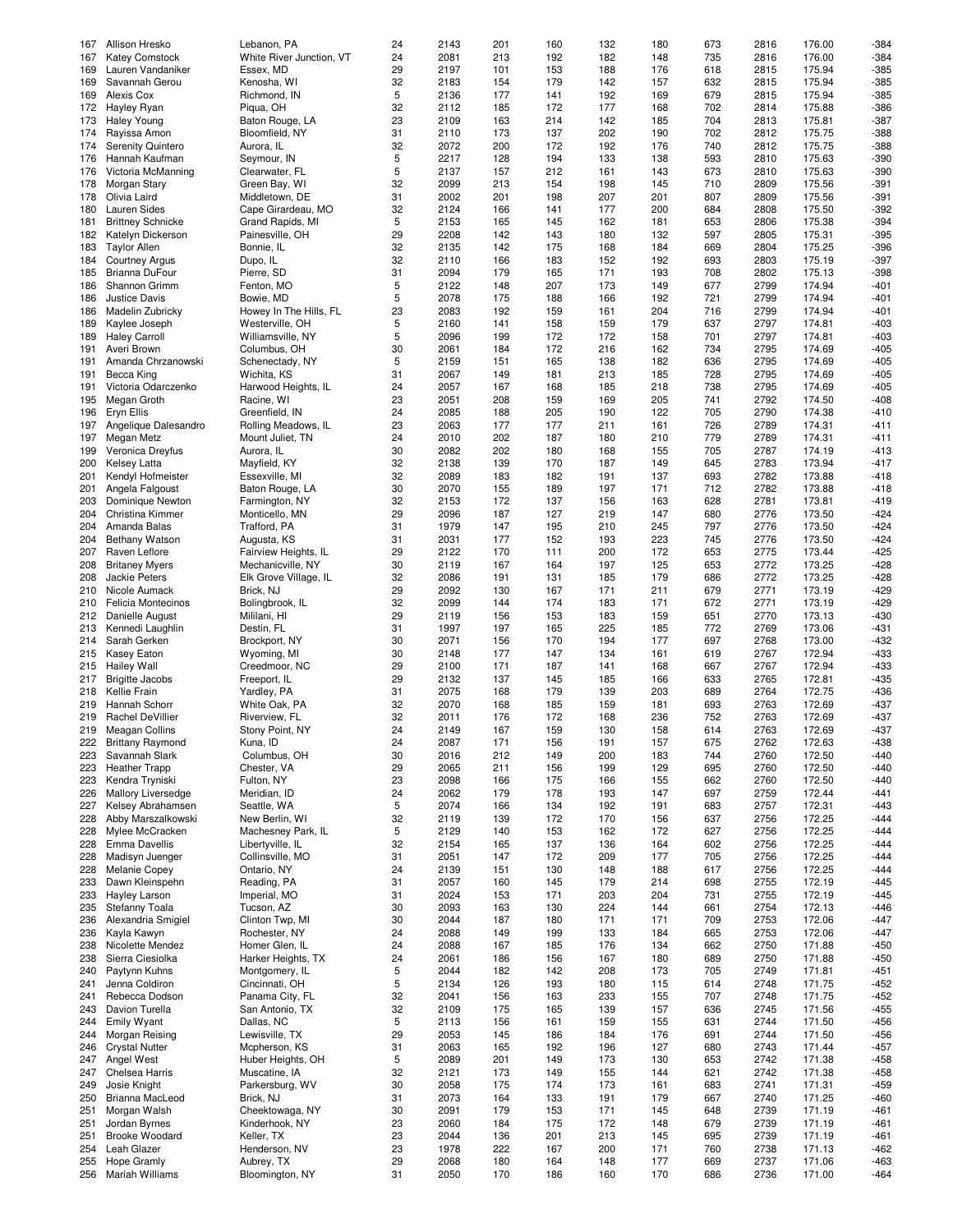| 256 | <b>Tyler Karpinecz</b>                     | Woodbridge, NJ                            | 31      | 1992         | 201        | 200        | 195        | 148        | 744        | 2736         | 171.00           | $-464$         |
|-----|--------------------------------------------|-------------------------------------------|---------|--------------|------------|------------|------------|------------|------------|--------------|------------------|----------------|
| 258 | Denisyha Waller                            | Markham, IL                               | 32      | 2045         | 148        | 186        | 189        | 167        | 690        | 2735         | 170.94           | $-465$         |
| 258 | <b>Tyra Sanchez</b>                        | Honolulu, HI                              | 23      | 1991         | 212        | 195        | 154        | 183        | 744        | 2735         | 170.94           | $-465$         |
| 260 | Madchen Breen                              | Warren, MI                                | 30      | 2113         | 141        | 149        | 165        | 165        | 620        | 2733         | 170.81           | $-467$         |
|     |                                            |                                           | 30      |              |            |            |            |            |            |              |                  |                |
| 260 | Lauren Piotrowski                          | Schenectady, NY                           |         | 2044         | 158        | 180        | 178        | 173        | 689        | 2733         | 170.81           | $-467$         |
| 260 | Brianna Erdmann                            | Menasha, WI                               | 31      | 1979         | 168        | 192        | 216        | 178        | 754        | 2733         | 170.81           | $-467$         |
| 263 | Nicole Mikaelian                           | Macomb, MI                                | 31      | 2079         | 166        | 178        | 158        | 150        | 652        | 2731         | 170.69           | $-469$         |
| 263 | Sierra Johnson                             | Lincoln, NE                               | 23      | 1973         | 189        | 203        | 172        | 194        | 758        | 2731         | 170.69           | $-469$         |
|     |                                            |                                           |         |              |            |            |            |            |            |              |                  |                |
| 265 | Deborah Epps                               | Ft. Washington, MD                        | 5       | 2027         | 161        | 186        | 205        | 151        | 703        | 2730         | 170.63           | $-470$         |
| 266 | Cristina Scheuerman                        | Zeeland, MI                               | 31      | 1970         | 203        | 184        | 202        | 169        | 758        | 2728         | 170.50           | $-472$         |
| 267 | Brianna Jordan                             | Annandale, VA                             | 31      | 2058         | 148        | 162        | 145        | 214        | 669        | 2727         | 170.44           | $-473$         |
| 267 | Krystanna Haney                            | Blair, NE                                 | 29      | 2097         | 137        | 141        | 190        | 162        | 630        | 2727         | 170.44           | $-473$         |
|     |                                            |                                           |         |              |            |            |            |            |            |              |                  |                |
| 269 | Kristen Keller                             | Reading, PA                               | 29      | 2087         | 119        | 175        | 158        | 187        | 639        | 2726         | 170.38           | $-474$         |
| 270 | Amanda Tarlos                              | Lake Zurich, IL                           | 30      | 2077         | 161        | 168        | 149        | 169        | 647        | 2724         | 170.25           | $-476$         |
| 271 | Rachel Bamford                             | Gonic, NH                                 | 29      | 2031         | 141        | 217        | 180        | 154        | 692        | 2723         | 170.19           | $-477$         |
| 271 | Abigail Atkins                             | Columbia City, IN                         | 32      | 2059         | 173        | 174        | 177        | 140        | 664        | 2723         | 170.19           | $-477$         |
|     |                                            |                                           |         |              |            |            |            |            |            |              |                  |                |
| 271 | <b>Haley Solberg</b>                       | Belvidere, IL                             | 23      | 1967         | 191        | 165        | 199        | 201        | 756        | 2723         | 170.19           | $-477$         |
| 274 | Alexandra Wozniak                          | Oak Lawn, IL                              | 23      | 2028         | 192        | 150        | 181        | 171        | 694        | 2722         | 170.13           | $-478$         |
| 274 | Monica Colon                               | Romeoville, IL                            | 23      | 2017         | 159        | 171        | 174        | 201        | 705        | 2722         | 170.13           | $-478$         |
| 276 | Julie Bianco                               |                                           | 23      | 2034         | 146        | 222        | 157        | 162        | 687        | 2721         | 170.06           | $-479$         |
|     |                                            | Holtwood, PA                              |         |              |            |            |            |            |            |              |                  |                |
| 276 | <b>Madison Perry</b>                       | Hawthorne, NJ                             | 23      | 1979         | 184        | 188        | 179        | 191        | 742        | 2721         | 170.06           | $-479$         |
| 278 | <b>Sydney Strohm</b>                       | Cibolo, TX                                | 32      | 2038         | 167        | 157        | 179        | 179        | 682        | 2720         | 170.00           | $-480$         |
| 278 | <b>Allison Wells</b>                       | Dilworth, MN                              | 23      | 2017         | 152        | 210        | 191        | 150        | 703        | 2720         | 170.00           | $-480$         |
|     |                                            |                                           |         |              |            | 145        | 187        |            |            | 2719         |                  |                |
| 280 | Jamie Krasnigor                            | Mooresville, NC                           | 29      | 2053         | 180        |            |            | 154        | 666        |              | 169.94           | $-481$         |
| 280 | Danyell Chupp                              | New Berlin, WI                            | 32      | 2019         | 150        | 201        | 183        | 166        | 700        | 2719         | 169.94           | $-481$         |
| 282 | <b>Britney Grey</b>                        | Cattaraugus, NY                           | 5       | 2065         | 156        | 148        | 159        | 190        | 653        | 2718         | 169.88           | $-482$         |
| 282 | Angelica Hernandez                         | Aurora, IL                                | 24      | 2045         | 176        | 148        | 159        | 190        | 673        | 2718         | 169.88           | $-482$         |
|     |                                            |                                           |         |              |            |            |            |            |            |              |                  |                |
| 284 | Ashley Kouba                               | Burbank, IL                               | 31      | 2036         | 171        | 184        | 168        | 158        | 681        | 2717         | 169.81           | $-483$         |
| 285 | <b>Emily Notebaert</b>                     | Rochester, NY                             | 30      | 2044         | 148        | 173        | 161        | 190        | 672        | 2716         | 169.75           | $-484$         |
| 286 | Tea Lewis                                  | N. Chesterfield, VA                       | 30      | 1961         | 234        | 171        | 165        | 181        | 751        | 2712         | 169.50           | $-488$         |
| 287 | Zoe Mahn                                   | Seattle, WA                               | 5       | 2012         | 178        | 169        | 179        | 173        | 699        | 2711         | 169.44           | $-489$         |
|     |                                            |                                           |         |              |            |            |            |            |            |              |                  |                |
| 287 | Ashley Moch                                | Louisville, KY                            | 5       | 2100         | 177        | 158        | 111        | 165        | 611        | 2711         | 169.44           | $-489$         |
| 287 | Nicole Taylor                              | Bossier City, LA                          | 5       | 2034         | 197        | 159        | 155        | 166        | 677        | 2711         | 169.44           | $-489$         |
| 287 | Veronica Prior                             | Allen, TX                                 | 31      | 2010         | 146        | 175        | 168        | 212        | 701        | 2711         | 169.44           | $-489$         |
| 291 | Savanah Ryder                              | Janesville, WI                            | 29      | 2082         | 160        | 161        | 122        | 184        | 627        | 2709         | 169.31           | $-491$         |
|     |                                            |                                           |         |              |            |            |            |            |            |              |                  |                |
| 292 | Marie Beyer                                | Algonquin, IL                             | 30      | 1994         | 182        | 203        | 160        | 168        | 713        | 2707         | 169.19           | $-493$         |
| 292 | Kirstin Rood                               | Monroe, WI                                | 5       | 2056         | 198        | 157        | 131        | 165        | 651        | 2707         | 169.19           | $-493$         |
| 294 | Kayla Johnson                              | Edison, NJ                                | 31      | 1989         | 142        | 172        | 200        | 203        | 717        | 2706         | 169.13           | $-494$         |
| 295 | Kylah Martin                               |                                           | 32      | 2101         | 143        | 165        | 120        | 176        | 604        | 2705         | 169.06           | $-495$         |
|     |                                            | La Vergne, TN                             |         |              |            |            |            |            |            |              |                  |                |
| 296 | Courtney Wooldridge                        | Danville, KY                              | 29      | 2085         | 182        | 132        | 159        | 146        | 619        | 2704         | 169.00           | $-496$         |
| 297 | Ami Richardson                             | Humble, TX                                | 5       | 2006         | 162        | 194        | 169        | 172        | 697        | 2703         | 168.94           | $-497$         |
| 297 | <b>Karlie Dostal</b>                       | Pleasant Prairie, WI                      | 29      | 2046         | 170        | 181        | 149        | 157        | 657        | 2703         | 168.94           | $-497$         |
| 297 | Rylee Blood                                |                                           | 23      | 1971         | 183        | 160        | 192        | 197        | 732        | 2703         | 168.94           | $-497$         |
|     |                                            | Ely, IA                                   |         |              |            |            |            |            |            |              |                  |                |
| 300 | Ashton Harnage                             | Greensboro, NC                            | 32      | 2155         | 161        | 143        | 111        | 132        | 547        | 2702         | 168.88           | -498           |
| 300 | Megan Paul                                 | Butler, PA                                | 23      | 1979         | 198        | 177        | 158        | 190        | 723        | 2702         | 168.88           | $-498$         |
| 302 | Danielle Brock                             | Greenwood, SC                             | 30      | 2034         | 160        | 176        | 190        | 141        | 667        | 2701         | 168.81           | $-499$         |
|     |                                            |                                           |         |              |            |            |            |            |            |              |                  |                |
| 302 | Angela Leap                                | Madison, IN                               | 23      | 2054         | 168        | 146        | 149        | 184        | 647        | 2701         | 168.81           | $-499$         |
| 302 | Megan Schmidt                              | Burlington, WI                            | 23      | 1979         | 181        | 183        | 171        | 187        | 722        | 2701         | 168.81           | $-499$         |
| 302 | Elise London                               | Hoffman Estates, IL                       | 23      | 1957         | 157        | 183        | 208        | 196        | 744        | 2701         | 168.81           | $-499$         |
| 306 | Makenzie Bowman                            | Cookeville, TN                            | 32      | 2052         | 187        | 161        | 156        | 143        | 647        | 2699         | 168.69           | $-501$         |
|     |                                            |                                           |         |              |            |            | 201        |            |            |              |                  |                |
| 307 | <b>Taylor Purgett</b>                      | Marshfield, WI                            | 30      | 1990         | 190        | 127        |            | 190        | 708        | 2698         | 168.63           | $-502$         |
| 307 | Nicole Petersen                            | Cedar Rapids, IA                          | 5       | 2073         | 155        | 141        | 172        | 157        | 625        | 2698         | 168.63           | $-502$         |
| 307 | Leanne Vastbinder                          | Winter Park, FL                           | 5       | 2033         | 144        | 163        | 210        | 148        | 665        | 2698         | 168.63           | $-502$         |
| 307 | Alecia Albanese                            | Griffith, IN                              | 32      | 2014         | 163        | 173        | 191        | 157        | 684        | 2698         | 168.63           | $-502$         |
|     |                                            |                                           |         |              |            |            |            |            |            |              |                  |                |
| 311 | Hope Mozingo                               | Manchester, IA                            | 29      | 2072         | 178        | 136        | 118        | 193        | 625        | 2697         | 168.56           | $-503$         |
| 311 | <b>Whitney Laritson</b>                    | Walton, NE                                | 5       | 2010         | 145        | 184        | 169        | 189        | 687        | 2697         | 168.56           | $-503$         |
| 313 | Ashton Anderson                            | Topeka, KS                                | 31      | 2036         | 171        | 156        | 188        | 143        | 658        | 2694         | 168.38           | $-506$         |
| 313 | Kayla Vernon                               | Indianapolis, IN                          | 23      | 1995         | 165        | 158        | 163        | 213        | 699        | 2694         | 168.38           | -506           |
|     |                                            |                                           |         |              |            |            |            |            |            |              |                  |                |
| 315 | Amy Fortuna                                | Mentor, OH                                | 24      | 2075         | 149        | 204        | 116        | 149        | 618        | 2693         | 168.31           | -507           |
| 315 | Gwen Maeha                                 | Wahiawa, HI                               | 23      | 1967         | 196        | 156        | 187        | 187        | 726        | 2693         | 168.31           | $-507$         |
| 317 | Madison McCall                             | North Myrtle Beach, SC                    | 5       | 2100         | 137        | 146        | 161        | 148        | 592        | 2692         | 168.25           | $-508$         |
| 318 | Emma Dockery                               | Ravenna, OH                               | 5       | 2119         | 116        | 138        | 159        | 158        | 571        | 2690         | 168.13           | $-510$         |
|     |                                            |                                           |         |              |            |            |            |            |            |              |                  |                |
| 319 | Mollie McGhee                              | Genoa, OH                                 | 31      | 2013         | 168        | 173        | 187        | 148        | 676        | 2689         | 168.06           | $-511$         |
| 319 | Hailie Savoie                              | Cankton, LA                               | 30      | 2010         | 207        | 109        | 204        | 159        | 679        | 2689         | 168.06           | $-511$         |
| 319 | Amber Orcutt                               | St Cloud, MN                              | 29      | 2034         | 159        | 184        | 159        | 153        | 655        | 2689         | 168.06           | -511           |
| 322 | Hanna Irvin                                | Auburn, IN                                | 5       | 2068         | 157        | 177        | 150        | 136        | 620        | 2688         | 168.00           | $-512$         |
|     |                                            |                                           |         |              |            |            |            |            |            |              |                  |                |
| 322 | <b>Isabel Hughes</b>                       | Raleigh, NC                               | 30      | 2014         | 135        | 169        | 192        | 178        | 674        | 2688         | 168.00           | $-512$         |
| 324 | Madisyn Hansen                             | Derby, KS                                 | 5       | 2047         | 160        | 145        | 181        | 154        | 640        | 2687         | 167.94           | $-513$         |
| 325 | Abigail Moeller                            | Rice, MN                                  | 29      | 1992         | 186        | 171        | 169        | 168        | 694        | 2686         | 167.88           | -514           |
| 326 | <b>Claire Turner</b>                       | Sheridan, WY                              | 29      | 2057         |            |            | 133        |            | 628        | 2685         |                  | $-515$         |
|     |                                            |                                           |         |              | 178        | 149        |            | 168        |            |              | 167.81           |                |
| 326 | Mackenzie Mitchell                         | Olathe, KS                                | 5       | 1973         | 213        | 153        | 155        | 191        | 712        | 2685         | 167.81           | $-515$         |
| 328 | Amanda Scharf                              | North Brunswick, NJ                       | 31      | 2042         | 166        | 140        | 164        | 169        | 639        | 2681         | 167.56           | $-519$         |
| 329 | Brooklynn Schutz                           | Elkhart, IN                               | 31      | 2000         | 155        | 181        | 135        | 209        | 680        | 2680         | 167.50           | $-520$         |
| 329 | Olivia Rios                                | Mt. Vernon, IL                            | 23      | 1988         | 175        | 139        | 178        | 200        | 692        | 2680         | 167.50           | $-520$         |
|     |                                            |                                           |         |              |            |            |            |            |            |              |                  |                |
| 331 | Alexandra Ross                             | Greenwood, IN                             | 32      | 2068         | 182        | 133        | 141        | 155        | 611        | 2679         | 167.44           | $-521$         |
| 331 | Lauren Snipes                              | Lake City, FL                             | 31      | 2021         | 204        | 167        | 138        | 149        | 658        | 2679         | 167.44           | $-521$         |
| 333 | Hannah Forton                              | Macomb, MI                                | 30      | 1974         | 147        | 199        | 181        | 176        | 703        | 2677         | 167.31           | $-523$         |
|     |                                            |                                           |         |              |            |            |            |            |            |              |                  |                |
| 334 | Michaela Kelly                             | Bettendorf, IA                            | 32      | 1989         | 176        | 150        | 188        | 173        | 687        | 2676         | 167.25           | $-524$         |
| 335 | Julia DeAngelis                            | Muskego, WI                               | 32      | 2033         | 167        | 149        | 169        | 157        | 642        | 2675         | 167.19           | $-525$         |
| 336 | Amanda Zappacosta                          | Reading, PA                               | 30      | 1982         | 169        | 171        | 138        | 214        | 692        | 2674         | 167.13           | -526           |
| 337 | Elise Chambers                             | Ocoee, FL                                 | 30      | 1985         | 199        | 132        | 173        | 184        | 688        | 2673         | 167.06           | $-527$         |
|     |                                            |                                           | 5       |              |            |            |            |            |            |              |                  |                |
| 337 | Alexandria Ford                            | Bartlesville, OK                          |         | 1968         | 169        | 181        | 164        | 191        | 705        | 2673         | 167.06           | $-527$         |
| 339 | Rebecca Lohse                              | Chesterton, IN                            | 29      | 2071         | 139        | 161        | 155        | 145        | 600        | 2671         | 166.94           | $-529$         |
| 340 | Keondra Eaton                              | Baton Rouge, LA                           | 5       | 2016         | 186        | 172        | 143        | 152        | 653        | 2669         | 166.81           | -531           |
| 340 | Natalya Porcello                           | Albany, NY                                | 32      | 2056         | 147        | 164        | 154        | 148        | 613        | 2669         | 166.81           | $-531$         |
|     |                                            |                                           |         |              |            |            |            |            |            |              |                  |                |
| 340 | Paige Beeney                               | Salado, TX                                | 29      | 1967         | 213        | 171        | 159        | 159        | 702        | 2669         | 166.81           | $-531$         |
| 343 | Victoria Boughton                          | Brick, NJ                                 | 31      | 1881         | 204        | 198        | 216        | 169        | 787        | 2668         | 166.75           | -532           |
| 343 |                                            |                                           |         |              |            |            |            |            |            |              |                  |                |
|     | Camelia Coffman                            | Rocklin, CA                               | 23      | 1986         | 171        | 175        | 194        | 142        | 682        | 2668         | 166.75           | $-532$         |
| 345 |                                            |                                           |         |              |            |            |            |            |            |              |                  |                |
| 345 | <b>Ashley Fries</b><br><b>Ashley Trone</b> | Town Of Tonawanda, NY<br>Indianapolis, IN | 5<br>30 | 2044<br>2007 | 168<br>161 | 160<br>168 | 146<br>181 | 148<br>149 | 622<br>659 | 2666<br>2666 | 166.63<br>166.63 | $-534$<br>-534 |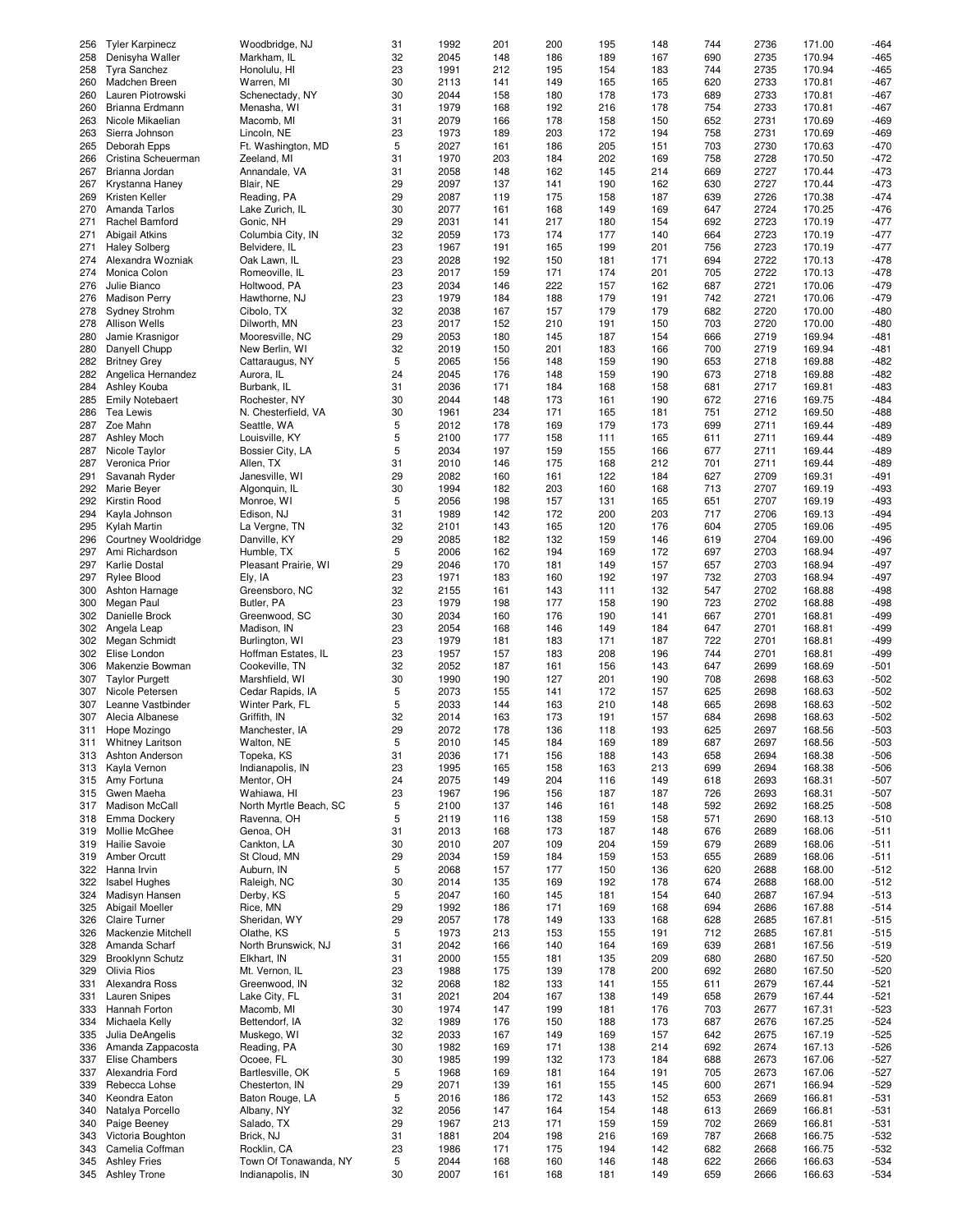| 345 | Devin Elmlinger         | Avon, IN              | 32 | 2071 | 137 | 160 | 130 | 168 | 595 | 2666 | 166.63 | $-534$ |
|-----|-------------------------|-----------------------|----|------|-----|-----|-----|-----|-----|------|--------|--------|
| 345 | Samantha Hart           | Troy, NY              | 32 | 2054 | 164 | 169 | 137 | 142 | 612 | 2666 | 166.63 | $-534$ |
| 349 | Rebecca Armand          | South Plainfield, NJ  | 31 | 1963 | 172 | 170 | 157 | 203 | 702 | 2665 | 166.56 | $-535$ |
|     |                         |                       |    |      |     |     |     |     |     |      |        |        |
| 349 | Candice Goldfinch       | Snohomish, WA         | 32 | 2038 | 169 | 167 | 143 | 148 | 627 | 2665 | 166.56 | $-535$ |
| 349 | Becca McBride           | Godfrey, IL           | 29 | 2036 | 147 | 147 | 193 | 142 | 629 | 2665 | 166.56 | $-535$ |
| 349 | <b>Lindsey Gotwalt</b>  | Hanover, MD           | 24 | 1932 | 201 | 152 | 184 | 196 | 733 | 2665 | 166.56 | $-535$ |
|     |                         |                       |    |      |     |     |     |     |     |      |        |        |
| 353 | <b>Tyra Merritt</b>     | Tampa, FL             | 29 | 2095 | 141 | 143 | 129 | 156 | 569 | 2664 | 166.50 | $-536$ |
| 353 | Jessica Purgett         | Marshfield, WI        | 30 | 1872 | 220 | 179 | 170 | 223 | 792 | 2664 | 166.50 | $-536$ |
| 355 | <b>Brooke Kelsey</b>    | Selden, NY            | 31 | 1926 | 192 | 170 | 222 | 153 | 737 | 2663 | 166.44 | $-537$ |
|     |                         |                       |    |      |     |     |     |     |     |      |        |        |
| 356 | Jaime Golden            | Sparta, NJ            | 31 | 1997 | 182 | 199 | 145 | 139 | 665 | 2662 | 166.38 | $-538$ |
| 356 | Capri Howard            | Lansing, IL           | 23 | 2011 | 185 | 162 | 138 | 166 | 651 | 2662 | 166.38 | $-538$ |
|     |                         |                       |    |      |     |     |     |     |     |      |        |        |
| 358 | <b>Kelsey Edwards</b>   | Old Bridge, NJ        | 31 | 1961 | 161 | 178 | 158 | 203 | 700 | 2661 | 166.31 | $-539$ |
| 359 | <b>Rachel Hirst</b>     | Bear, DE              | 31 | 1846 | 220 | 187 | 242 | 165 | 814 | 2660 | 166.25 | $-540$ |
| 360 | Katie Belk              | Dallas, NC            | 29 | 2037 | 133 | 153 | 178 | 158 | 622 | 2659 | 166.19 | $-541$ |
|     |                         |                       |    |      |     |     |     |     |     |      |        |        |
| 360 | Sydney Ohl              | Ann Arbor, MI         | 32 | 2004 | 159 | 157 | 195 | 144 | 655 | 2659 | 166.19 | $-541$ |
| 360 | Rebecka Iversen         | Clio, MI              | 24 | 2040 | 151 | 159 | 170 | 139 | 619 | 2659 | 166.19 | $-541$ |
| 360 | Katelyn Corwin          | Gardena, CA           | 24 | 2034 | 156 | 140 | 146 | 183 | 625 | 2659 | 166.19 | $-541$ |
|     |                         |                       |    |      |     |     |     |     |     |      |        |        |
| 360 | <b>Kaley Brault</b>     | Savage, MN            | 24 | 1925 | 168 | 179 | 176 | 211 | 734 | 2659 | 166.19 | $-541$ |
| 365 | <b>Kelly Bishop</b>     | Columbus, OH          | 5  | 2086 | 136 | 145 | 128 | 163 | 572 | 2658 | 166.13 | $-542$ |
| 365 | Makayla Lancioni        | New Hudson, MI        | 29 | 1947 | 188 | 162 | 185 | 176 | 711 | 2658 | 166.13 | $-542$ |
|     |                         |                       |    |      |     |     |     |     |     |      |        |        |
| 365 | Rachel Henson           | Herrin, IL            | 24 | 2018 | 177 | 154 | 174 | 135 | 640 | 2658 | 166.13 | $-542$ |
| 368 | Joanne Savage           | Arlington Heights, IL | 5  | 2004 | 134 | 136 | 176 | 207 | 653 | 2657 | 166.06 | $-543$ |
| 368 |                         |                       | 29 | 2025 |     |     | 148 | 171 |     |      |        | $-543$ |
|     | Rhianna Smith           | Mt Olive, NJ          |    |      | 155 | 158 |     |     | 632 | 2657 | 166.06 |        |
| 370 | Gabrielle Silva         | Lindenhurst, IL       | 32 | 1989 | 156 | 170 | 146 | 195 | 667 | 2656 | 166.00 | $-544$ |
| 371 | Jessica Shufelt         | Watervliet, NY        | 30 | 2011 | 171 | 172 | 165 | 136 | 644 | 2655 | 165.94 | $-545$ |
|     |                         |                       |    |      |     |     |     |     |     |      |        |        |
| 371 | Jennifer Fitts          | Birdsboro, PA         | 24 | 2006 | 158 | 162 | 178 | 151 | 649 | 2655 | 165.94 | $-545$ |
| 373 | <b>Renee Riffey</b>     | Glen Burnie, MD       | 24 | 2000 | 185 | 178 | 158 | 133 | 654 | 2654 | 165.88 | $-546$ |
| 374 | Cayla Davidson          | Manassas, VA          | 5  | 2041 | 157 | 146 | 167 | 142 | 612 | 2653 | 165.81 | $-547$ |
|     |                         |                       |    |      |     |     |     |     |     |      |        |        |
| 374 | Callie Watson           | Centerville, OH       | 32 | 1959 | 200 | 170 | 155 | 169 | 694 | 2653 | 165.81 | $-547$ |
| 376 | Samantha Holbrook       | Haymarket, VA         | 5  | 1993 | 174 | 195 | 162 | 127 | 658 | 2651 | 165.69 | $-549$ |
| 376 | Annalee Sisk            | Rossville, IN         | 24 | 2032 | 144 | 178 | 132 | 165 | 619 | 2651 | 165.69 | $-549$ |
|     |                         |                       |    |      |     |     |     |     |     |      |        |        |
| 378 | Jaden Takayesu          | Flower Mound, TX      | 30 | 2011 | 160 | 177 | 128 | 174 | 639 | 2650 | 165.63 | $-550$ |
| 378 | Kayla Rossi             | Gurnee, IL            | 24 | 1972 | 156 | 129 | 201 | 192 | 678 | 2650 | 165.63 | $-550$ |
|     |                         |                       |    |      |     |     |     |     |     |      |        |        |
| 380 | Elisabeth Henderson     | Yukon, OK             | 29 | 2021 | 144 | 170 | 166 | 148 | 628 | 2649 | 165.56 | $-551$ |
| 381 | Aubrey Shipman          | Lexington, NC         | 29 | 2003 | 143 | 198 | 116 | 187 | 644 | 2647 | 165.44 | $-553$ |
| 382 | <b>Haley Douglas</b>    | Montgomery, IL        | 5  | 2010 | 180 | 148 | 151 | 157 | 636 | 2646 | 165.38 | $-554$ |
|     |                         |                       |    |      |     |     |     |     |     |      |        |        |
| 383 | Arianna Campbell        | Coos Bay, OR          | 30 | 1937 | 189 | 194 | 168 | 156 | 707 | 2644 | 165.25 | $-556$ |
| 383 | <b>Taylor Nguyen</b>    | Chaska, MN            | 23 | 1988 | 184 | 181 | 157 | 134 | 656 | 2644 | 165.25 | $-556$ |
| 385 | <b>Madison Douglass</b> | Wichita, KS           | 30 | 1985 | 126 | 151 | 179 | 202 | 658 | 2643 | 165.19 | $-557$ |
|     |                         |                       |    |      |     |     |     |     |     |      |        |        |
| 385 | Sarah Paasch            | Sheboygan, WI         | 31 | 1920 | 196 | 177 | 180 | 170 | 723 | 2643 | 165.19 | $-557$ |
| 387 | Danilyn Alisna-Talon    | Honolulu, HI          | 24 | 1950 | 149 | 234 | 138 | 171 | 692 | 2642 | 165.13 | $-558$ |
|     |                         |                       |    |      |     |     |     |     |     |      |        |        |
| 388 | Samantha Knight         | Richland, MI          | 29 | 2059 | 147 | 147 | 142 | 146 | 582 | 2641 | 165.06 | $-559$ |
| 388 | <b>Destiny Truly</b>    | Minneapolis, MN       | 24 | 1967 | 153 | 183 | 194 | 144 | 674 | 2641 | 165.06 | $-559$ |
| 390 | Megan Heflin            | Dyer, IN              | 5  | 2069 | 165 | 122 | 156 | 128 | 571 | 2640 | 165.00 | $-560$ |
|     |                         |                       |    |      |     |     |     |     |     |      |        |        |
| 390 | Makayla Baeten          | Green Bay, WI         | 29 | 2042 | 167 | 133 | 149 | 149 | 598 | 2640 | 165.00 | $-560$ |
| 390 | Shea Hardacre-Stiles    | Sturgis, SD           | 31 | 1956 | 189 | 172 | 149 | 174 | 684 | 2640 | 165.00 | $-560$ |
| 393 | Megan Carpenter         | San Diego, CA         | 30 | 1949 | 171 | 176 | 149 | 193 | 689 | 2638 | 164.88 | $-562$ |
|     |                         |                       |    |      |     |     |     |     |     |      |        |        |
| 393 | Julia Favata            | Niskayuna, NY         | 24 | 1986 | 146 | 136 | 169 | 201 | 652 | 2638 | 164.88 | $-562$ |
| 393 | Jenna Rose Harrington   | Barneveld, NY         | 24 | 1908 | 176 | 202 | 179 | 173 | 730 | 2638 | 164.88 | $-562$ |
| 396 |                         | New Lenox, IL         | 5  | 2023 | 130 |     | 149 | 172 | 614 |      | 164.81 | $-563$ |
|     | Jessica Schram          |                       |    |      |     | 163 |     |     |     | 2637 |        |        |
| 396 | Aspen Herzberg          | Wichita, KS           | 31 | 1996 | 179 | 130 | 169 | 163 | 641 | 2637 | 164.81 | $-563$ |
| 396 | Dana Brandt             | West Chicago, IL      | 29 | 2004 | 150 | 135 | 182 | 166 | 633 | 2637 | 164.81 | $-563$ |
|     |                         |                       |    |      |     |     |     |     |     |      |        |        |
| 396 | Breanna Elkin           | Louisville, KY        | 31 | 1942 | 183 | 167 | 176 | 169 | 695 | 2637 | 164.81 | $-563$ |
| 396 | Michelle Dekowski       | Linden, NJ            | 31 | 1988 | 163 | 139 | 173 | 174 | 649 | 2637 | 164.81 | $-563$ |
| 396 | <b>Emily Forkner</b>    | Noblesville, IN       | 23 | 1952 | 143 | 165 | 214 | 163 | 685 | 2637 | 164.81 | $-563$ |
|     |                         |                       |    |      |     |     |     |     |     |      |        |        |
| 402 | Keri Molloy             | Sandusky, MI          | 30 | 1899 | 170 | 200 | 203 | 163 | 736 | 2635 | 164.69 | -565   |
| 402 | Jordyn Wagner           | Hoffman Estates, IL   | 23 | 1888 | 164 | 237 | 157 | 189 | 747 | 2635 | 164.69 | $-565$ |
| 404 | Sabrina Fautheree       | Converse, TX          | 5  | 1978 | 154 | 153 | 161 | 188 | 656 | 2634 | 164.63 | $-566$ |
|     |                         |                       |    |      |     |     |     |     |     |      |        |        |
| 404 | Emma Davis              | Horton, MI            | 30 | 1996 | 145 | 169 | 149 | 175 | 638 | 2634 | 164.63 | $-566$ |
| 404 | <b>Kacey Collins</b>    | Wichita, KS           | 30 | 1880 | 213 | 195 | 145 | 201 | 754 | 2634 | 164.63 | $-566$ |
| 407 | Kailee Evans            | Akron, OH             | 5  | 1961 | 150 | 221 | 143 | 158 | 672 | 2633 | 164.56 | $-567$ |
|     |                         |                       |    |      |     |     |     |     |     |      |        |        |
| 408 | Jessica Bello           | Pennsauken, NJ        | 5  | 2009 | 183 | 170 | 144 | 124 | 621 | 2630 | 164.38 | $-570$ |
| 408 | Deanna Jones            | Pomona, NY            | 23 | 1939 | 150 | 149 | 205 | 187 | 691 | 2630 | 164.38 | $-570$ |
| 410 | Sarah Maxson            | Acworth, GA           | 29 | 1966 | 157 | 147 | 177 | 181 | 662 | 2628 | 164.25 | $-572$ |
|     |                         |                       |    |      |     |     |     |     |     |      |        |        |
| 410 | <b>Talia Pilyih</b>     | Pittsburgh, PA        | 29 | 2001 | 157 | 165 | 182 | 123 | 627 | 2628 | 164.25 | $-572$ |
| 410 | Kortnee McBride         | Indianapolis, IN      | 32 | 1997 | 139 | 139 | 169 | 184 | 631 | 2628 | 164.25 | $-572$ |
|     |                         |                       |    |      |     |     |     |     |     |      |        |        |
| 413 | Rachel Manetz           | Howell, MI            | 29 | 1981 | 212 | 162 | 140 | 132 | 646 | 2627 | 164.19 | $-573$ |
| 414 | Andrea Sykes            | Grand Blanc, MI       | 32 | 2001 | 157 | 168 | 155 | 145 | 625 | 2626 | 164.13 | $-574$ |
| 414 | Megan Thorncroft        | Alpharetta, GA        | 30 | 1939 | 146 | 187 | 194 | 160 | 687 | 2626 | 164.13 | $-574$ |
|     | Alicia Johnson          | Evans, GA             |    | 1979 |     |     |     |     |     |      |        |        |
| 416 |                         |                       | 24 |      | 167 | 152 | 160 | 167 | 646 | 2625 | 164.06 | $-575$ |
| 417 | Kaitlyn Rudy            | Buffalo Grove, IL     | 32 | 1981 | 162 | 165 | 157 | 159 | 643 | 2624 | 164.00 | $-576$ |
| 417 | Lee Ann Reves           | Las Vegas, NV         | 24 | 1973 | 144 | 174 | 159 | 174 | 651 | 2624 | 164.00 | $-576$ |
|     |                         |                       |    |      |     |     |     |     |     |      |        |        |
| 419 | Jaimee Jaskie           | Bluffton, IN          | 29 | 2020 | 141 | 147 | 165 | 150 | 603 | 2623 | 163.94 | $-577$ |
| 419 | Morgan Van Houtin       | Centralia, IL         | 30 | 1885 | 173 | 184 | 192 | 189 | 738 | 2623 | 163.94 | $-577$ |
| 421 | Sarah Busse             | Commack, NY           | 24 | 1961 | 166 | 170 | 168 | 155 | 659 | 2620 | 163.75 | $-580$ |
|     |                         |                       |    |      |     |     |     |     |     |      |        |        |
| 422 | Sarah Kirkpatrick       | New Kensington, PA    | 29 | 2064 | 127 | 126 | 167 | 135 | 555 | 2619 | 163.69 | $-581$ |
| 422 | Lexis Ortiz             | Staten Island, NY     | 24 | 1956 | 169 | 159 | 174 | 161 | 663 | 2619 | 163.69 | $-581$ |
|     |                         |                       |    |      |     |     |     |     |     |      |        |        |
| 424 | Katlyn Newberry         | Rochester, NY         | 30 | 1923 | 172 | 117 | 212 | 194 | 695 | 2618 | 163.63 | $-582$ |
| 424 | <b>Ashley Santos</b>    | Fresno, CA            | 5  | 1969 | 158 | 143 | 183 | 165 | 649 | 2618 | 163.63 | $-582$ |
| 424 | Anita Li                | Alpharetta, GA        | 31 | 1888 | 140 | 210 | 179 | 201 | 730 | 2618 | 163.63 | $-582$ |
|     |                         |                       |    |      |     |     |     |     |     |      |        |        |
| 424 | Katelyn LaBelle         | Grand Rapids, MI      | 24 | 1970 | 181 | 147 | 165 | 155 | 648 | 2618 | 163.63 | $-582$ |
| 428 | Stefani Fallabeck       | Kenosha, WI           | 32 | 1985 | 140 | 173 | 187 | 132 | 632 | 2617 | 163.56 | $-583$ |
| 429 | Keri Ladigo             | Newnan, GA            | 24 | 2012 | 124 | 176 | 167 | 137 | 604 | 2616 | 163.50 | $-584$ |
|     |                         |                       |    |      |     |     |     |     |     |      |        |        |
| 429 | <b>Brittany Torres</b>  | Houston, TX           | 23 | 1929 | 141 | 146 | 224 | 176 | 687 | 2616 | 163.50 | $-584$ |
| 431 | Candace Kipp            | Madison, WI           | 32 | 1917 | 169 | 158 | 165 | 204 | 696 | 2613 | 163.31 | $-587$ |
| 432 | <b>Ritzel Velarde</b>   | Skokie, IL            | 23 | 1898 | 162 | 203 | 188 | 158 | 711 | 2609 | 163.06 | $-591$ |
|     |                         |                       |    |      |     |     |     |     |     |      |        |        |
| 433 | Caitlyn Titer           | Land O Lakes, FL      | 29 | 1977 | 130 | 160 | 216 | 125 | 631 | 2608 | 163.00 | $-592$ |
| 433 | <b>Karley Foster</b>    | Kitchener, ON         | 24 | 1961 | 159 | 139 | 166 | 183 | 647 | 2608 | 163.00 | $-592$ |
| 435 | Colleen Vandermeulen    | Vernon Hills, IL      | 32 | 1953 | 182 | 156 | 167 | 149 | 654 | 2607 | 162.94 | $-593$ |
|     | Reagan Lorey            | Vancouver, WA         | 5  | 1902 | 182 | 179 | 171 | 171 | 703 | 2605 | 162.81 | $-595$ |
| 436 |                         |                       |    |      |     |     |     |     |     |      |        |        |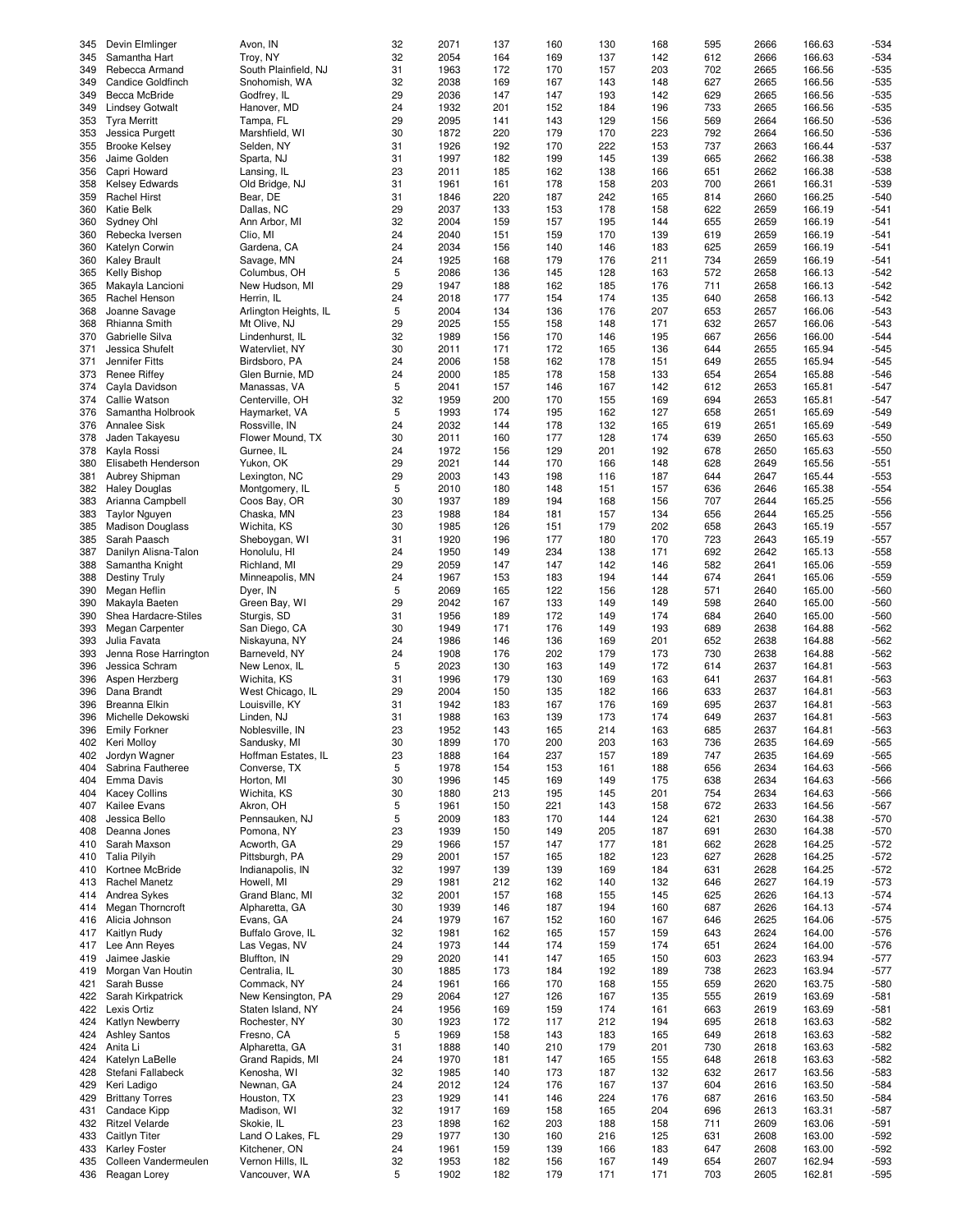| 437 | Veronica Petrinec        | Titusville, FL        | 23 | 1907 | 137 | 221 | 182 | 157 | 697 | 2604 | 162.75 | $-596$ |
|-----|--------------------------|-----------------------|----|------|-----|-----|-----|-----|-----|------|--------|--------|
| 438 | <b>Madison Blythe</b>    | Saint John, IN        | 32 | 2038 | 108 | 146 | 180 | 131 | 565 | 2603 | 162.69 | $-597$ |
| 438 | Katie Lynch              | Troy, NY              | 30 | 1908 | 136 | 182 | 212 | 165 | 695 | 2603 | 162.69 | $-597$ |
| 440 | Courtney Thompson        | Amherst, OH           | 30 | 1930 | 202 | 167 | 133 | 170 | 672 | 2602 | 162.63 | $-598$ |
|     |                          |                       | 5  | 1991 | 156 | 140 | 129 | 185 | 610 | 2601 | 162.56 | -599   |
| 441 | Kaitlyn George           | Arlington, TX         |    |      |     |     |     |     |     |      |        |        |
| 441 | <b>Hallie Herring</b>    | Owens Cross Roads, AL | 23 | 1919 | 191 | 152 | 179 | 160 | 682 | 2601 | 162.56 | $-599$ |
| 443 | Sarah Martin             | Lockport, IL          | 24 | 1971 | 170 | 128 | 144 | 187 | 629 | 2600 | 162.50 | $-600$ |
| 443 | Jeanette Socks           | Indianapolis, IN      | 24 | 1889 | 154 | 220 | 193 | 144 | 711 | 2600 | 162.50 | $-600$ |
|     | Emilie Passanante        |                       |    |      |     |     |     |     |     |      |        |        |
| 445 |                          | Port St. Lucie, FL    | 5  | 2000 | 150 | 135 | 158 | 156 | 599 | 2599 | 162.44 | $-601$ |
| 445 | Mikaela Hilker           | Amherst Junction, WI  | 5  | 1948 | 169 | 222 | 124 | 136 | 651 | 2599 | 162.44 | $-601$ |
| 447 | Sydney Underwood         | Louisville, KY        | 23 | 1958 | 175 | 143 | 142 | 180 | 640 | 2598 | 162.38 | $-602$ |
| 448 | Amber Davenport          | Counce, TN            | 24 | 1948 | 166 | 157 | 132 | 194 | 649 | 2597 | 162.31 | $-603$ |
|     |                          |                       |    |      |     |     |     |     |     |      |        |        |
| 449 | Jessica Howell           | Moline, IL            | 5  | 1949 | 177 | 181 | 138 | 151 | 647 | 2596 | 162.25 | $-604$ |
| 449 | Nia McConico             | Jonesboro, GA         | 32 | 1899 | 185 | 202 | 153 | 157 | 697 | 2596 | 162.25 | $-604$ |
| 451 | Sarah Florence           | Egg Harbor City, NJ   | 31 | 1940 | 170 | 143 | 146 | 195 | 654 | 2594 | 162.13 | $-606$ |
| 451 | <b>Whitney Adams</b>     | Charlotte, MI         | 5  | 2014 | 130 | 156 | 157 | 137 | 580 | 2594 | 162.13 | $-606$ |
|     |                          |                       |    |      |     |     |     |     |     |      |        |        |
| 453 | Sarah Prince             | Winfield, WV          | 5  | 2053 | 139 | 124 | 170 | 107 | 540 | 2593 | 162.06 | $-607$ |
| 453 | Meghan Christman         | Pittsburgh, PA        | 31 | 1963 | 136 | 132 | 188 | 174 | 630 | 2593 | 162.06 | $-607$ |
| 453 | Janet Hill               | Euclid, OH            | 29 | 1975 | 173 | 148 | 160 | 137 | 618 | 2593 | 162.06 | $-607$ |
| 456 | Ashley Heistand          | Godfrey, IL           | 29 | 1954 | 144 | 180 | 179 | 135 | 638 | 2592 | 162.00 | $-608$ |
|     |                          |                       |    |      |     |     |     |     |     |      |        |        |
| 456 | Lauren Schmitt           | Elkhart Lake, WI      | 32 | 2028 | 146 | 143 | 154 | 121 | 564 | 2592 | 162.00 | $-608$ |
| 456 | Destiny Rottman          | Coal Valley, IL       | 32 | 1945 | 167 | 154 | 180 | 146 | 647 | 2592 | 162.00 | $-608$ |
| 456 | Angela Kozma             | Beachwood, NJ         | 24 | 2015 | 131 | 137 | 166 | 143 | 577 | 2592 | 162.00 | $-608$ |
| 456 |                          |                       | 24 |      |     | 197 | 173 |     | 683 | 2592 | 162.00 | $-608$ |
|     | Merry McCully            | Bellevue, NE          |    | 1909 | 173 |     |     | 140 |     |      |        |        |
| 461 | Margie Gish              | Peculiar, MO          | 5  | 1991 | 188 | 116 | 141 | 155 | 600 | 2591 | 161.94 | $-609$ |
| 462 | <b>Hayley Connelly</b>   | Hazlet, NJ            | 31 | 1951 | 160 | 152 | 169 | 158 | 639 | 2590 | 161.88 | $-610$ |
| 462 | Megan Knisley            | Kansas City, MO       | 5  | 1957 | 191 | 145 | 155 | 142 | 633 | 2590 | 161.88 | $-610$ |
|     |                          |                       |    |      |     |     |     |     |     |      |        |        |
| 462 | Cassie Giddens           | Apopka, FL            | 31 | 1922 | 160 | 165 | 147 | 196 | 668 | 2590 | 161.88 | $-610$ |
| 465 | Jenna Rapach             | Hazleton, PA          | 31 | 1903 | 117 | 237 | 156 | 176 | 686 | 2589 | 161.81 | $-611$ |
| 466 | <b>Brooke Allen</b>      | Chamberlain, SD       | 30 | 1964 | 171 | 147 | 135 | 171 | 624 | 2588 | 161.75 | $-612$ |
| 467 | <b>Faith Hall</b>        | Zionsville, IN        | 24 | 1956 | 132 | 173 | 190 | 136 | 631 | 2587 | 161.69 | $-613$ |
|     |                          |                       |    |      |     |     |     |     |     |      |        |        |
| 468 | Hannah Hatala            | Trenton, MI           | 24 | 1995 | 188 | 144 | 120 | 139 | 591 | 2586 | 161.63 | $-614$ |
| 469 | Kayla Stammer            | Vermillion, SD        | 5  | 1908 | 173 | 154 | 193 | 156 | 676 | 2584 | 161.50 | $-616$ |
| 470 | Josie Philpot            | Corbin, KY            | 30 | 1894 | 191 | 146 | 183 | 169 | 689 | 2583 | 161.44 | $-617$ |
| 470 | Kaleigh Rapp             | Grand Island, NE      | 24 | 1936 | 202 | 181 | 121 | 143 | 647 | 2583 | 161.44 | $-617$ |
|     |                          |                       |    |      |     |     |     |     |     |      |        |        |
| 472 | Adaliz Carballo          | Carolina, PR          | 29 | 1989 | 165 | 129 | 142 | 155 | 591 | 2580 | 161.25 | $-620$ |
| 473 | Megan Hess               | Urbandale, IA         | 30 | 1959 | 162 | 147 | 165 | 144 | 618 | 2577 | 161.06 | $-623$ |
| 473 | Emma Quay                | Philadelphia, PA      | 23 | 1889 | 147 | 196 | 130 | 215 | 688 | 2577 | 161.06 | $-623$ |
| 473 | Miranda Hartmann         | Earlton, NY           | 23 | 1872 | 165 | 157 | 185 | 198 | 705 | 2577 | 161.06 | $-623$ |
|     |                          |                       |    |      |     |     |     |     |     |      |        |        |
| 476 | <b>Grace Martin</b>      | Spokane Valley, WA    | 5  | 1948 | 135 | 189 | 144 | 160 | 628 | 2576 | 161.00 | $-624$ |
| 476 | Sheyenne Cromer          | Craig, CO             | 23 | 1978 | 161 | 140 | 124 | 173 | 598 | 2576 | 161.00 | $-624$ |
| 478 | Marissa Ramirez          | Lockport, IL          | 24 | 1980 | 174 | 121 | 165 | 134 | 594 | 2574 | 160.88 | $-626$ |
| 479 | Averi Laughlin           | Prairieville, LA      | 5  | 2025 | 150 | 150 | 122 | 125 | 547 | 2572 | 160.75 | $-628$ |
|     |                          |                       |    |      |     |     |     |     |     |      |        |        |
| 480 | Mikayla Cummings         | Casper, WY            | 29 | 1932 | 170 | 155 | 141 | 173 | 639 | 2571 | 160.69 | $-629$ |
| 480 | Montana Meyer            | Imperial, MO          | 31 | 1963 | 128 | 136 | 194 | 150 | 608 | 2571 | 160.69 | $-629$ |
| 480 | Leah Samuelson           | East Moline, IL       | 32 | 1854 | 184 | 193 | 182 | 158 | 717 | 2571 | 160.69 | $-629$ |
|     |                          |                       |    |      |     |     |     |     |     |      |        |        |
| 483 | Kayla Kluth              | Mitchell, SD          | 30 | 1943 | 168 | 139 | 154 | 165 | 626 | 2569 | 160.56 | $-631$ |
| 483 | <b>Emily Rettig</b>      | Cumming, GA           | 5  | 1914 | 138 | 179 | 151 | 187 | 655 | 2569 | 160.56 | $-631$ |
| 485 | Miranda Vreeland         | Pepin, WI             | 32 | 1997 | 146 | 142 | 107 | 176 | 571 | 2568 | 160.50 | $-632$ |
| 485 | <b>Tiffany Griffith</b>  | Kitchener, ON         | 5  | 1969 | 128 | 170 | 118 | 183 | 599 | 2568 | 160.50 | $-632$ |
|     |                          |                       |    |      |     |     |     |     |     |      |        |        |
| 485 | Anastasia Saili          | Waipahu, HI           | 23 | 1873 | 182 | 170 | 172 | 171 | 695 | 2568 | 160.50 | $-632$ |
| 488 | <b>Emily Tull</b>        | Baltimore, MD         | 31 | 1943 | 167 | 161 | 132 | 164 | 624 | 2567 | 160.44 | $-633$ |
| 488 | SarahKate Palmer         | Westerville, OH       | 32 | 1978 | 119 | 191 | 117 | 162 | 589 | 2567 | 160.44 | $-633$ |
| 488 | <b>Taylor Heimbecker</b> | Kitchener, ON         | 24 | 2024 | 138 | 133 | 125 | 147 | 543 | 2567 | 160.44 | $-633$ |
|     |                          |                       |    |      |     |     |     |     |     |      |        |        |
| 491 | Meghan Beehler           | Bella Vista, AR       | 30 | 1914 | 157 | 169 | 172 | 153 | 651 | 2565 | 160.31 | $-635$ |
| 492 | Samantha Laird           | Papillion, NE         | 23 | 1919 | 170 | 172 | 156 | 147 | 645 | 2564 | 160.25 | -636   |
| 493 | Nicole Anderson          | Rhoadesville, VA      | 29 | 1907 | 177 | 156 | 137 | 186 | 656 | 2563 | 160.19 | $-637$ |
| 493 | Andria Valdez-Hicks      | Everett, WA           | 32 | 1935 | 150 | 153 | 166 | 159 | 628 | 2563 | 160.19 | $-637$ |
|     |                          |                       |    |      |     |     |     |     |     |      |        |        |
| 493 | Jennifer Bisogno         | Toms River, NJ        | 31 | 1864 | 177 | 184 | 171 | 167 | 699 | 2563 | 160.19 | $-637$ |
| 493 | <b>Bailee Chapman</b>    | Gonzales, LA          | 23 | 1888 | 165 | 181 | 127 | 202 | 675 | 2563 | 160.19 | $-637$ |
| 493 | <b>Tiffany Sucero</b>    | New Milford, NJ       | 23 | 1880 | 185 | 145 | 180 | 173 | 683 | 2563 | 160.19 | $-637$ |
| 498 | Stephanie Dennis         | Emma, MO              | 31 | 1891 | 188 | 135 | 190 | 158 | 671 | 2562 | 160.13 | -638   |
|     |                          |                       |    |      |     |     |     |     |     |      |        |        |
| 499 | <b>Molly Brandos</b>     | Brookfield, WI        | 5  | 1937 | 141 | 145 | 184 | 153 | 623 | 2560 | 160.00 | $-640$ |
| 500 | Chelsea Nakaoka          | Kaneohe, HI           | 23 | 1886 | 155 | 154 | 184 | 180 | 673 | 2559 | 159.94 | $-641$ |
| 501 | Jennifer Lemay           | Lebanon, NH           | 24 | 1957 | 155 | 173 | 125 | 147 | 600 | 2557 | 159.81 | $-643$ |
| 502 | <b>Brittany McElroy</b>  | Augusta, GA           | 5  | 1903 | 168 | 166 | 149 | 169 | 652 | 2555 | 159.69 | $-645$ |
|     |                          |                       |    |      |     |     |     |     |     |      |        |        |
| 502 | Gabriella Pangaro        | Clifton, NY           | 29 | 1909 | 167 | 154 | 189 | 136 | 646 | 2555 | 159.69 | $-645$ |
| 502 | <b>Kylie Price</b>       | Haymarket, VA         | 30 | 1843 | 172 | 170 | 179 | 191 | 712 | 2555 | 159.69 | $-645$ |
| 505 | <b>Ashley Saville</b>    | Vienna, VA            | 30 | 1898 | 178 | 148 | 161 | 169 | 656 | 2554 | 159.63 | -646   |
| 505 | Skylar Maldonado         | Plano, TX             | 31 | 1876 | 169 | 139 | 178 | 192 | 678 | 2554 | 159.63 | $-646$ |
|     |                          |                       |    |      |     |     |     |     |     |      |        |        |
| 507 | Samantha Hughey          | Bristol, IN           | 32 | 1892 | 180 | 162 | 148 | 170 | 660 | 2552 | 159.50 | $-648$ |
| 507 | Jennifer Zich            | Waukesha, WI          | 24 | 1977 | 141 | 160 | 118 | 156 | 575 | 2552 | 159.50 | $-648$ |
| 509 | Sara Snyder              | Depew, NY             | 31 | 1907 | 129 | 176 | 177 | 162 | 644 | 2551 | 159.44 | $-649$ |
| 509 | Brianna Novak            | Brighton, CO          | 30 | 1893 | 152 | 143 | 177 | 186 | 658 | 2551 | 159.44 | $-649$ |
|     |                          |                       |    |      |     |     |     |     |     |      |        |        |
| 509 | Gia Denaro               | Fairport, NY          | 32 | 1916 | 148 | 156 | 188 | 143 | 635 | 2551 | 159.44 | $-649$ |
| 512 | Jacquelyn Moss           | Midlothian, VA        | 30 | 1960 | 139 | 128 | 166 | 157 | 590 | 2550 | 159.38 | -650   |
| 512 | Brenna Gibbons           | Frankfort, IN         | 29 | 1959 | 164 | 165 | 110 | 152 | 591 | 2550 | 159.38 | $-650$ |
|     | Heather Duncan           |                       |    |      |     |     |     |     |     |      |        |        |
| 514 |                          | Middleburg, FL        | 32 | 1935 | 158 | 164 | 139 | 152 | 613 | 2548 | 159.25 | $-652$ |
| 514 | Danika Santiago          | Carolina, PR          | 29 | 1879 | 172 | 171 | 147 | 179 | 669 | 2548 | 159.25 | $-652$ |
| 516 | <b>Treasa Rost</b>       | Cedarburg, WI         | 30 | 1886 | 166 | 174 | 152 | 169 | 661 | 2547 | 159.19 | $-653$ |
| 516 | Amy Hollingshead         | Zion, IL              | 32 | 1947 | 144 | 170 | 147 | 139 | 600 | 2547 | 159.19 | $-653$ |
|     |                          |                       |    |      |     |     |     |     |     |      |        |        |
| 518 | <b>Brittany Schwartz</b> | Oshkosh, WI           | 32 | 1895 | 135 | 197 | 178 | 140 | 650 | 2545 | 159.06 | $-655$ |
| 518 | <b>Haley Walther</b>     | Bellevue, NE          | 24 | 1879 | 157 | 141 | 200 | 168 | 666 | 2545 | 159.06 | $-655$ |
| 520 | McKayla Lang             | Stafford, VA          | 29 | 1892 | 172 | 174 | 147 | 159 | 652 | 2544 | 159.00 | $-656$ |
| 521 | Kayla Bivens             | Fairfield, CT         | 31 | 1853 | 200 | 167 | 165 | 158 | 690 | 2543 | 158.94 | -657   |
|     |                          |                       |    |      |     |     |     |     |     |      |        |        |
| 522 | Joni Wirtz               | Battle Creek, MI      | 5  | 1990 | 102 | 125 | 170 | 155 | 552 | 2542 | 158.88 | $-658$ |
| 522 | Daimone Lewis            | Mckinney, TX          | 31 | 1881 | 169 | 182 | 140 | 170 | 661 | 2542 | 158.88 | -658   |
| 524 | Alyssa Koston            | Rochester, NY         | 30 | 1923 | 157 | 167 | 173 | 121 | 618 | 2541 | 158.81 | $-659$ |
| 525 | Danielle Enfield         | Orlando, FL           | 30 | 1870 | 179 | 168 | 168 | 155 | 670 | 2540 | 158.75 | $-660$ |
| 525 | Kristin Hilker           |                       | 31 | 1883 | 153 | 193 |     | 157 | 657 | 2540 | 158.75 | -660   |
|     |                          | Grand Prairie, TX     |    |      |     |     | 154 |     |     |      |        |        |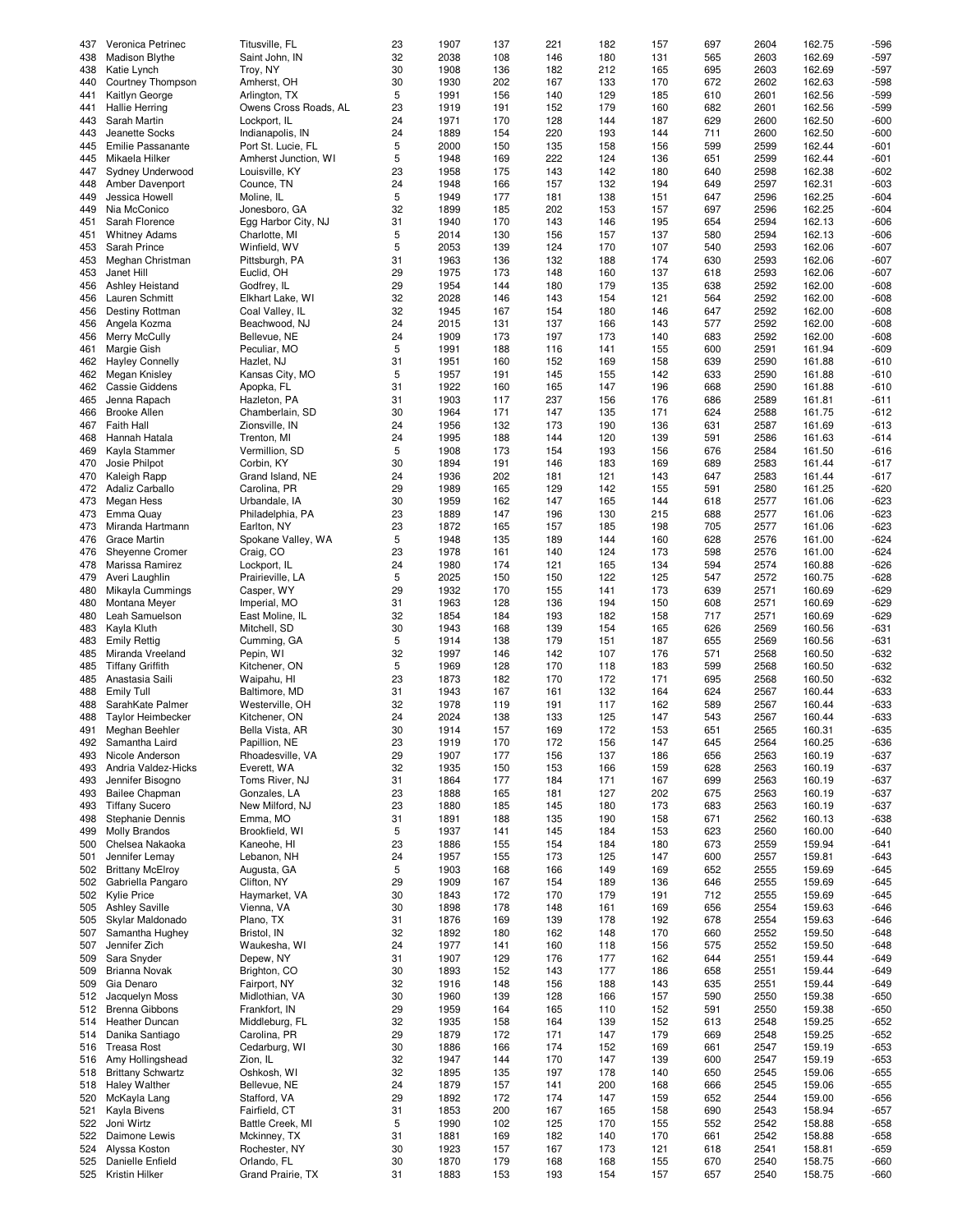| 525 | Hannah Breier          | Naperville, IL           | 32 | 1863 | 176 | 134 | 184 | 183 | 677 | 2540 | 158.75 | $-660$ |
|-----|------------------------|--------------------------|----|------|-----|-----|-----|-----|-----|------|--------|--------|
| 525 | Victoria Doto          | Brooklyn, NY             | 23 | 1907 | 201 | 154 | 135 | 143 | 633 | 2540 | 158.75 | $-660$ |
| 529 | Ashley Lang            | Monticello, MN           | 29 | 1948 | 139 | 126 | 164 | 162 | 591 | 2539 | 158.69 | $-661$ |
| 529 | Sophia Richardson      | Vandalia. IL             | 23 | 1827 | 165 | 225 | 172 | 150 | 712 | 2539 | 158.69 | $-661$ |
| 531 | Michelle Bello         | Pennsauken, NJ           | 5  | 1834 | 182 | 132 | 193 | 197 | 704 | 2538 | 158.63 | $-662$ |
|     |                        |                          |    |      |     |     |     |     |     |      |        |        |
| 532 | Rachel Dahlin          | Andover, MN              | 24 | 1958 | 121 | 135 | 144 | 178 | 578 | 2536 | 158.50 | $-664$ |
| 533 | Paige Piombino         | Hackettstown, NJ         | 32 | 1892 | 152 | 157 | 169 | 164 | 642 | 2534 | 158.38 | $-666$ |
| 534 | Elizabeth Obrien       | Charleston, SC           | 30 | 1932 | 127 | 157 | 170 | 147 | 601 | 2533 | 158.31 | $-667$ |
| 534 | Megan McWhirter        | Indian Trail, NC         | 29 | 1935 | 125 | 146 | 158 | 169 | 598 | 2533 | 158.31 | $-667$ |
|     |                        |                          |    |      |     |     |     |     |     |      |        |        |
| 536 | Meranda Edmonds        | Rockwell, NC             | 29 | 1975 | 163 | 150 | 117 | 127 | 557 | 2532 | 158.25 | $-668$ |
| 536 | Payton Bertermann      | Grayslake, IL            | 29 | 1929 | 156 | 162 | 162 | 123 | 603 | 2532 | 158.25 | $-668$ |
| 536 | Lauren Scheunemann     | Saint Paul, MN           | 24 | 1929 | 175 | 137 | 157 | 134 | 603 | 2532 | 158.25 | $-668$ |
| 536 | <b>Bridget Dodge</b>   | Butte, MT                | 23 | 1768 | 178 | 234 | 187 | 165 | 764 | 2532 | 158.25 | $-668$ |
|     |                        |                          | 5  |      |     | 125 | 99  |     |     |      | 158.19 |        |
| 540 | Carolyn Williams       | Glen Burnie, MD          |    | 2009 | 158 |     |     | 140 | 522 | 2531 |        | -669   |
| 540 | Abigail Jansen         | Saint Paul, MN           | 24 | 1899 | 169 | 156 | 153 | 154 | 632 | 2531 | 158.19 | -669   |
| 542 | Skyler Brown           | New Milford, CT          | 31 | 1819 | 164 | 168 | 200 | 179 | 711 | 2530 | 158.13 | $-670$ |
| 542 | Morgan Williams        | Round Rock, TX           | 24 | 1988 | 119 | 142 | 123 | 158 | 542 | 2530 | 158.13 | $-670$ |
|     |                        |                          |    |      |     |     |     |     |     |      |        |        |
| 542 | Cornelia Jones         | Markham, IL              | 23 | 1837 | 174 | 167 | 162 | 190 | 693 | 2530 | 158.13 | $-670$ |
| 545 | Anissa Martin          | Weybridge, VT            | 24 | 1887 | 193 | 155 | 130 | 164 | 642 | 2529 | 158.06 | $-671$ |
| 545 | Kaitlyn Lacy           | Fairview Heights, IL     | 23 | 1863 | 139 | 172 | 150 | 205 | 666 | 2529 | 158.06 | $-671$ |
| 547 | Hannah Yelk            | Sun Prairie, WI          | 32 | 1926 | 148 | 150 | 157 | 147 | 602 | 2528 | 158.00 | $-672$ |
|     |                        |                          |    |      |     |     |     |     |     |      |        |        |
| 548 | Abigail Salazar        | New Braunfels, TX        | 5  | 1948 | 177 | 137 | 143 | 121 | 578 | 2526 | 157.88 | $-674$ |
| 548 | Dakota Evans           | Reading Center, NY       | 32 | 1912 | 151 | 124 | 146 | 193 | 614 | 2526 | 157.88 | $-674$ |
| 550 | Amanda Richae          | Hoffman Estates, IL      | 23 | 1902 | 161 | 143 | 155 | 164 | 623 | 2525 | 157.81 | $-675$ |
| 551 | Styve Smedshammer      | Farmington, MN           | 24 | 1857 | 165 | 180 | 145 | 177 | 667 | 2524 | 157.75 | $-676$ |
|     |                        |                          |    |      |     |     |     |     |     |      |        |        |
| 552 | Orianna Rios           | Mt. Vernon, IL           | 23 | 1859 | 134 | 171 | 158 | 201 | 664 | 2523 | 157.69 | $-677$ |
| 553 | Heidi Tucker           | Chesterton, IN           | 29 | 1920 | 166 | 124 | 180 | 132 | 602 | 2522 | 157.63 | $-678$ |
| 553 | Molly Warshaw          | Seattle, WA              | 5  | 1943 | 101 | 159 | 157 | 162 | 579 | 2522 | 157.63 | $-678$ |
| 553 | Jenna Follin           | Earleville, MD           | 23 | 1901 | 159 | 162 | 182 | 118 | 621 | 2522 | 157.63 | $-678$ |
|     |                        |                          |    |      |     |     |     |     |     |      |        |        |
| 556 | Madeline Woods         | Murfreesboro, TN         | 24 | 1931 | 188 | 142 | 137 | 123 | 590 | 2521 | 157.56 | $-679$ |
| 557 | Olivia Hoeksema        | Zeeland, MI              | 30 | 1841 | 162 | 171 | 168 | 178 | 679 | 2520 | 157.50 | $-680$ |
| 557 | Stephanie Judkins      | Palatine, IL             | 23 | 1876 | 190 | 165 | 142 | 147 | 644 | 2520 | 157.50 | $-680$ |
| 559 |                        |                          | 5  | 1974 | 144 |     |     | 153 |     |      |        | $-682$ |
|     | Savannah Erickson      | Mason City, IL           |    |      |     | 134 | 113 |     | 544 | 2518 | 157.38 |        |
| 560 | Miranda Buxengard      | Wabasha, MN              | 32 | 1943 | 151 | 164 | 146 | 112 | 573 | 2516 | 157.25 | $-684$ |
| 560 | Megan Pozek            | Waterford, WI            | 23 | 1882 | 172 | 136 | 178 | 148 | 634 | 2516 | 157.25 | $-684$ |
| 562 | Maritza Darling-Ramos  | Chicago, IL              | 23 | 1888 | 166 | 155 | 162 | 144 | 627 | 2515 | 157.19 | $-685$ |
|     |                        |                          |    |      |     |     |     |     |     |      |        |        |
| 563 | Emily Skurzynski       | Carlisle, PA             | 29 | 1912 | 159 | 146 | 158 | 138 | 601 | 2513 | 157.06 | $-687$ |
| 563 | Mary Conneely          | Des Plaines, IL          | 23 | 1934 | 132 | 170 | 144 | 133 | 579 | 2513 | 157.06 | $-687$ |
| 565 | Anastasia Nolt         | Surrey, ND               | 29 | 1885 | 110 | 169 | 166 | 182 | 627 | 2512 | 157.00 | $-688$ |
| 566 | Megan Hutmacher        | Rapid City, SD           | 5  | 1910 | 178 | 135 | 138 | 150 | 601 | 2511 | 156.94 | -689   |
|     |                        |                          |    |      |     |     |     |     |     |      |        |        |
| 566 | Autumn Fortunato       | Staten Island, NJ        | 5  | 1862 | 158 | 136 | 183 | 172 | 649 | 2511 | 156.94 | $-689$ |
| 568 | <b>Harley Schick</b>   | Staten Island, NY        | 24 | 1879 | 153 | 150 | 155 | 173 | 631 | 2510 | 156.88 | -690   |
| 569 | Caity Cox              | Burton, MI               | 29 | 1990 | 135 | 133 | 130 | 121 | 519 | 2509 | 156.81 | $-691$ |
| 570 | Cheyenne Miller        | Marietta, GA             | 32 | 1921 | 136 | 142 | 177 | 130 | 585 | 2506 | 156.63 | $-694$ |
|     |                        |                          |    |      |     |     |     |     |     |      |        |        |
| 571 | <b>Taylor Weaver</b>   | Houston, TX              | 23 | 1898 | 157 | 143 | 149 | 158 | 607 | 2505 | 156.56 | $-695$ |
| 571 | Jessica Soskich        | Arlington Heights, IL    | 23 | 1837 | 170 | 204 | 153 | 141 | 668 | 2505 | 156.56 | $-695$ |
| 571 | Sabrina Nicholson      | Bismarck, ND             | 23 | 1817 | 189 | 171 | 158 | 170 | 688 | 2505 | 156.56 | $-695$ |
| 574 | Amaree Durfee          | Sacramento, CA           | 30 | 1904 | 121 | 173 | 139 | 167 | 600 | 2504 | 156.50 | -696   |
|     |                        |                          |    |      |     |     |     |     |     |      |        |        |
| 574 | Alyssa Norell          | Brighton, IL             | 5  | 1873 | 102 | 153 | 209 | 167 | 631 | 2504 | 156.50 | -696   |
| 576 | Ren Whitehead          | Lorain, OH               | 23 | 1830 | 157 | 187 | 181 | 147 | 672 | 2502 | 156.38 | $-698$ |
| 577 | Johanna Trahan         | Scott, LA                | 24 | 1849 | 147 | 175 | 155 | 175 | 652 | 2501 | 156.31 | -699   |
| 578 | Gilllian Moore         | Virginia Beach, VA       | 29 | 1897 | 131 | 151 | 168 | 152 | 602 | 2499 | 156.19 | $-701$ |
|     |                        |                          |    |      |     |     |     |     |     |      |        |        |
| 579 | <b>Emily Crone</b>     | Cheektowaga, NY          | 5  | 1902 | 129 | 170 | 129 | 168 | 596 | 2498 | 156.13 | $-702$ |
| 580 | <b>Harley Romedy</b>   | Fernandina Beach, FL     | 24 | 1835 | 152 | 216 | 132 | 162 | 662 | 2497 | 156.06 | $-703$ |
| 581 | Jacqueline Ashby       | Philadelphia, PA         | 31 | 1848 | 163 | 174 | 150 | 157 | 644 | 2492 | 155.75 | $-708$ |
|     |                        | Cottage Grove, MN        |    |      |     |     |     |     |     | 2492 |        | $-708$ |
| 581 | <b>Brianna Barry</b>   |                          | 24 | 1873 | 187 | 175 | 116 | 141 | 619 |      | 155.75 |        |
| 583 | Chelsea Hinton         | Columbia, TN             | 24 | 1833 | 167 | 178 | 180 | 132 | 657 | 2490 | 155.63 | $-710$ |
| 584 | <b>Taylor Krings</b>   | Columbus, NE             | 32 | 1902 | 155 | 157 | 167 | 108 | 587 | 2489 | 155.56 | $-711$ |
| 584 | Lindsay Manning        | Lebanon, TN              | 31 | 1786 | 187 | 160 | 198 | 158 | 703 | 2489 | 155.56 | $-711$ |
|     |                        |                          |    |      |     |     |     |     |     |      |        |        |
| 584 | Courtney Long          | Bolingbrook, IL          | 24 | 1837 | 164 | 202 | 104 | 182 | 652 | 2489 | 155.56 | $-711$ |
| 587 | Gabrielle Gontarek     | North Haven, CT          | 31 | 1897 | 129 | 159 | 137 | 165 | 590 | 2487 | 155.44 | $-713$ |
| 588 | Morgan Stone           | Utica, KY                | 30 | 1826 | 167 | 177 | 158 | 157 | 659 | 2485 | 155.31 | $-715$ |
| 588 | Jennifer Inqulli       | Oakhurst, NJ             | 31 | 1827 | 183 | 186 | 143 | 146 | 658 | 2485 | 155.31 | $-715$ |
| 590 | Kaylee Collier         | Jackson, MI              | 30 | 1754 | 183 | 172 | 206 | 167 | 728 | 2482 | 155.13 | $-718$ |
|     |                        |                          |    |      |     |     |     |     |     |      |        |        |
| 590 | Mari Pizzini           | Helena, MT               | 32 | 1766 | 175 | 167 | 188 | 186 | 716 | 2482 | 155.13 | $-718$ |
| 592 | Raychel Waltz          | Trenton, NJ              | 5  | 1908 | 180 | 144 | 123 | 126 | 573 | 2481 | 155.06 | $-719$ |
| 593 | Erin Ohta              | Mililani, HI             | 29 | 1901 | 116 | 156 | 131 | 176 | 579 | 2480 | 155.00 | $-720$ |
| 594 | Allyson Taureck        | East Brunswick, NJ       | 31 | 1814 | 176 | 160 | 188 | 141 | 665 | 2479 | 154.94 | $-721$ |
|     |                        |                          |    |      |     |     |     |     |     |      |        |        |
| 595 | Meghan Quick           | Fayetteville, NC         | 30 | 1877 | 135 | 146 | 169 | 151 | 601 | 2478 | 154.88 | $-722$ |
| 595 | Summer Napper          | Savannah, TN             | 29 | 1804 | 241 | 121 | 156 | 156 | 674 | 2478 | 154.88 | $-722$ |
| 595 | Natalie Kalupski       | Spring Grove, IL         | 23 | 1834 | 145 | 159 | 167 | 173 | 644 | 2478 | 154.88 | $-722$ |
| 598 | <b>Ashley Thoennes</b> | Oakdale, MN              | 24 | 1878 | 164 | 121 | 185 | 129 | 599 | 2477 | 154.81 | $-723$ |
|     |                        |                          |    |      |     |     |     |     |     |      |        |        |
| 599 | Karina Brown           | Oviedo, FL               | 24 | 1877 | 159 | 134 | 160 | 146 | 599 | 2476 | 154.75 | $-724$ |
| 599 | Kimberly Fillers       | Greeneville, TN          | 24 | 1863 | 153 | 134 | 157 | 169 | 613 | 2476 | 154.75 | $-724$ |
| 601 | Tamera Robinson        | Macomb, MI               | 30 | 1828 | 171 | 151 | 145 | 179 | 646 | 2474 | 154.63 | $-726$ |
| 602 | Hannah Niekamp         | North Star, OH           | 29 | 1877 | 156 | 150 | 130 | 160 | 596 | 2473 | 154.56 | $-727$ |
|     |                        |                          |    |      |     |     |     |     |     |      |        |        |
| 603 | Arissa Byrn            | Virginia Beach, VA       | 29 | 1941 | 147 | 123 | 135 | 126 | 531 | 2472 | 154.50 | $-728$ |
| 603 | <b>Ashley Vires</b>    | Lexington, KY            | 32 | 1818 | 178 | 161 | 168 | 147 | 654 | 2472 | 154.50 | $-728$ |
| 603 | Summer Salak           | Nolanville, TX           | 24 | 1910 | 122 | 132 | 182 | 126 | 562 | 2472 | 154.50 | $-728$ |
|     |                        |                          |    |      |     |     |     |     |     |      |        |        |
| 606 | <b>Meghan Doris</b>    | Clark Mills, NY          | 24 | 1844 | 175 | 162 | 134 | 156 | 627 | 2471 | 154.44 | $-729$ |
| 607 | Samantha Lavely        | Clarkston, MI            | 32 | 1904 | 162 | 148 | 110 | 146 | 566 | 2470 | 154.38 | $-730$ |
| 607 | McKenzie Collier       | Caledonia, MI            | 32 | 1857 | 153 | 159 | 154 | 147 | 613 | 2470 | 154.38 | $-730$ |
| 609 | Sarah Watts            | Mayfield, KY             | 32 | 1870 | 123 | 141 | 172 | 163 | 599 | 2469 | 154.31 | $-731$ |
|     | <b>Baylee Dill</b>     | Indianapolis, IN         | 5  | 1863 | 180 | 155 | 149 | 119 | 603 | 2466 | 154.13 | $-734$ |
| 610 |                        |                          |    |      |     |     |     |     |     |      |        |        |
| 610 | Lexia Stolakis         | Worcester, MA            | 23 | 1833 | 138 | 166 | 151 | 178 | 633 | 2466 | 154.13 | $-734$ |
| 612 | Magdalena Hignojos     | Round Rock, TX           | 29 | 1851 | 144 | 175 | 152 | 143 | 614 | 2465 | 154.06 | $-735$ |
| 612 | Sarah Young            | North Richland Hills, TX | 29 | 1868 | 162 | 123 | 153 | 159 | 597 | 2465 | 154.06 | $-735$ |
|     |                        |                          |    | 1872 |     | 139 |     |     |     |      | 153.94 |        |
| 614 | Krysta Schultz         | Templeton, MA            | 23 |      | 147 |     | 160 | 145 | 591 | 2463 |        | $-737$ |
| 615 | Marina Vorobyeva       | Windermere, FL           | 24 | 1859 | 130 | 199 | 145 | 129 | 603 | 2462 | 153.88 | $-738$ |
| 616 | Rachel Cropp           | Fredericksburg, VA       | 29 | 1860 | 154 | 138 | 184 | 125 | 601 | 2461 | 153.81 | $-739$ |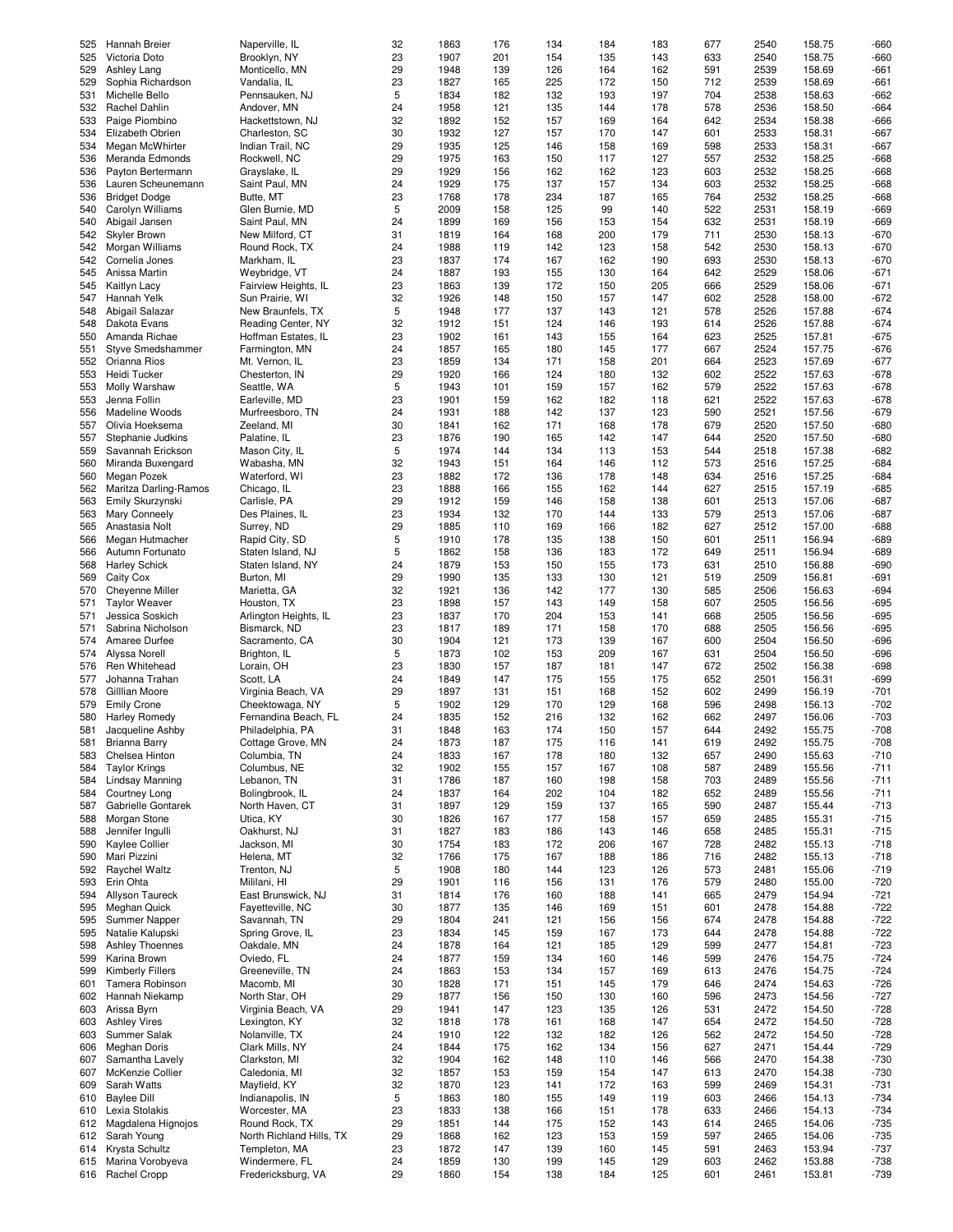|     | Elaina Silcox           |                                   | 30       | 1883         | 147        | 149       | 113        | 169        | 578        | 2461         | 153.81           | $-739$           |
|-----|-------------------------|-----------------------------------|----------|--------------|------------|-----------|------------|------------|------------|--------------|------------------|------------------|
| 616 |                         | Lake City, FL                     |          |              |            |           |            |            |            |              |                  |                  |
| 618 | Evie Loop               | Cary, NC                          | 30       | 1879         | 183        | 122       | 152        | 122        | 579        | 2458         | 153.63           | $-742$           |
| 618 | Jenna Roark             | Zumbrota, MN                      | 24       | 1863         | 157        | 145       | 161        | 132        | 595        | 2458         | 153.63           | $-742$           |
| 620 | Andrea Salow            | Manchester, IA                    | 5        | 1836         | 132        | 185       | 147        | 157        | 621        | 2457         | 153.56           | $-743$           |
| 621 | Karissa Robertson       | Palmyra, TN                       | 32       | 1803         | 187        | 151       | 112        | 201        | 651        | 2454         | 153.38           | $-746$           |
|     |                         |                                   |          |              |            |           |            |            |            |              |                  |                  |
| 622 | Sarah Wick              | Crossville, TN                    | 29       | 1900         | 165        | 149       | 114        | 125        | 553        | 2453         | 153.31           | $-747$           |
| 622 | Danika Hickey           | Stryker, OH                       | 31       | 1790         | 164        | 158       | 171        | 170        | 663        | 2453         | 153.31           | $-747$           |
| 624 | Samantha LeClear        | Arlington, TX                     | 5        | 1909         | 155        | 150       | 110        | 128        | 543        | 2452         | 153.25           | $-748$           |
| 624 | Aimee Sherman           | Jackson, NJ                       | 31       | 1811         | 155        | 168       | 169        | 149        | 641        | 2452         | 153.25           | $-748$           |
|     |                         |                                   |          | 1828         |            |           | 190        |            | 624        |              |                  | $-748$           |
| 624 | <b>Brooke Fornetti</b>  | Iron Mountain, MI                 | 30       |              | 125        | 169       |            | 140        |            | 2452         | 153.25           |                  |
| 627 | <b>Haley Butkiewicz</b> | Indianapolis, IN                  | 29       | 1895         | 150        | 146       | 107        | 153        | 556        | 2451         | 153.19           | $-749$           |
| 628 | Renee Wayner            | New Lenox, IL                     | 24       | 1799         | 134        | 164       | 182        | 171        | 651        | 2450         | 153.13           | $-750$           |
| 628 | Erin Mastropietro       | Mechanicville, NY                 | 23       | 1766         | 171        | 194       | 183        | 136        | 684        | 2450         | 153.13           | $-750$           |
|     |                         |                                   |          |              |            |           |            |            |            |              |                  |                  |
| 630 | <b>Katie Cathey</b>     | Water Valley, KY                  | 32       | 1807         | 189        | 124       | 133        | 195        | 641        | 2448         | 153.00           | $-752$           |
| 630 | Mekena Diercks          | Marion, IA                        | 23       | 1838         | 190        | 137       | 135        | 148        | 610        | 2448         | 153.00           | $-752$           |
| 632 | Kayla Berry             | Murfreesboro, TN                  | 31       | 1885         | 142        | 154       | 143        | 122        | 561        | 2446         | 152.88           | $-754$           |
| 633 | Kayla Lamar             | Fort Collins, CO                  | 29       | 1826         | 154        | 164       | 149        | 152        | 619        | 2445         | 152.81           | $-755$           |
|     |                         |                                   |          |              |            |           |            |            |            |              |                  |                  |
| 634 | <b>Carson Souders</b>   | Andover, KS                       | 5        | 1855         | 133        | 126       | 148        | 181        | 588        | 2443         | 152.69           | $-757$           |
| 634 | Elizabeth Romero        | Santa Fe, NM                      | 32       | 1853         | 128        | 176       | 143        | 143        | 590        | 2443         | 152.69           | $-757$           |
| 634 | Rosalie Navarro         | Rochester, IN                     | 23       | 1826         | 169        | 135       | 148        | 165        | 617        | 2443         | 152.69           | $-757$           |
| 634 | Kathryn Tonucci         | Waldorf, MD                       | 24       | 1824         | 153        | 128       | 158        | 180        | 619        | 2443         | 152.69           | $-757$           |
|     |                         |                                   |          |              |            |           |            |            |            |              |                  |                  |
| 634 | Erin Cosner             | Romeoville, IL                    | 24       | 1803         | 181        | 121       | 138        | 200        | 640        | 2443         | 152.69           | $-757$           |
| 639 | Alexis Rutledge         | Calhoun, TN                       | 32       | 1906         | 93         | 171       | 145        | 126        | 535        | 2441         | 152.56           | $-759$           |
| 639 | Ashley Heldman          | Indianapolis, IN                  | 23       | 1883         | 131        | 136       | 143        | 148        | 558        | 2441         | 152.56           | $-759$           |
| 641 | <b>Stormy Stephens</b>  | Coosada, AL                       | 5        | 1824         | 105        | 169       | 173        | 168        | 615        | 2439         | 152.44           | $-761$           |
|     |                         |                                   |          |              |            |           |            |            |            |              |                  |                  |
| 642 | Jaclyn Bianco           | Brooklyn, NY                      | 24       | 1804         | 150        | 148       | 183        | 153        | 634        | 2438         | 152.38           | $-762$           |
| 643 | <b>Brittney Stike</b>   | Christiansburg, VA                | 30       | 1740         | 183        | 191       | 169        | 154        | 697        | 2437         | 152.31           | $-763$           |
| 644 | Corinna Jones           | Rogers, AR                        | 30       | 1773         | 167        | 172       | 182        | 142        | 663        | 2436         | 152.25           | $-764$           |
| 645 | Marian Smallin          | Panama City, FL                   | 5        | 1837         | 149        | 168       | 123        | 157        | 597        | 2434         | 152.13           | $-766$           |
|     |                         |                                   |          |              |            |           |            |            |            |              |                  |                  |
| 646 | Amber Stacik            | Philpot, KY                       | 30       | 1851         | 138        | 140       | 149        | 153        | 580        | 2431         | 151.94           | $-769$           |
| 647 | J'Dee Sandin            | Beavercreek, OH                   | 5        | 1807         | 119        | 168       | 154        | 181        | 622        | 2429         | 151.81           | $-771$           |
| 648 | Rebecca Anton           | Villa Park, IL                    | 5        | 1799         | 154        | 139       | 166        | 168        | 627        | 2426         | 151.63           | $-774$           |
|     |                         |                                   |          |              |            |           |            |            |            |              | 151.44           |                  |
| 649 | Caitlyn Reser           | Lawton, OK                        | 30       | 1872         | 147        | 136       | 123        | 145        | 551        | 2423         |                  | $-777$           |
| 650 | Karla Melendez          | Carolina, PR                      | 29       | 1852         | 152        | 159       | 138        | 121        | 570        | 2422         | 151.38           | $-778$           |
| 651 | Jenna Mendez            | Homer Glen, IL                    | 24       | 1880         | 155        | 133       | 104        | 149        | 541        | 2421         | 151.31           | $-779$           |
| 651 | <b>Bailey Shields</b>   | Laramie, WY                       | 23       | 1753         | 194        | 175       | 144        | 155        | 668        | 2421         | 151.31           | $-779$           |
|     |                         |                                   |          | 1796         |            |           | 147        |            |            | 2419         |                  |                  |
| 653 | Janina Santoro          | Maywood, NJ                       | 23       |              | 147        | 173       |            | 156        | 623        |              | 151.19           | $-781$           |
| 653 | <b>Shelby Stewart</b>   | Sullivan, IN                      | 23       | 1663         | 247        | 174       | 190        | 145        | 756        | 2419         | 151.19           | $-781$           |
| 655 | Ashley Salzman          | Inver Grove Heights, MN           | 24       | 1814         | 151        | 147       | 171        | 134        | 603        | 2417         | 151.06           | $-783$           |
| 655 | Nicole Gruber           | Greeneville, TN                   | 23       | 1806         | 152        | 135       | 172        | 152        | 611        | 2417         | 151.06           | $-783$           |
|     |                         |                                   |          |              |            |           |            |            |            |              |                  |                  |
| 657 | Elizabeth Hanke         | Alton, IL                         | 32       | 1777         | 133        | 158       | 197        | 148        | 636        | 2413         | 150.81           | $-787$           |
| 657 | Sarah Fenicle           | Lewisberry, PA                    | 30       | 1763         | 152        | 169       | 193        | 136        | 650        | 2413         | 150.81           | $-787$           |
| 659 | Victoria Bird           | Brick, NJ                         | 30       | 1885         | 141        | 138       | 110        | 138        | 527        | 2412         | 150.75           | $-788$           |
| 660 | <b>Ruth Click</b>       | Bremerton, WA                     | 29       | 1916         | 105        | 101       | 136        | 151        | 493        | 2409         | 150.56           | $-791$           |
|     |                         |                                   |          |              |            |           |            |            |            |              |                  |                  |
| 660 | Nicole Johnson          | Whiteland, IN                     | 5        | 1870         | 132        | 157       | 126        | 124        | 539        | 2409         | 150.56           | $-791$           |
| 660 | <b>Sidney Hughes</b>    | Freeport, IL                      | 31       | 1756         | 171        | 163       | 154        | 165        | 653        | 2409         | 150.56           | $-791$           |
| 663 | Morgan Rush             | Louisville, KY                    | 31       | 1810         | 152        | 154       | 136        | 156        | 598        | 2408         | 150.50           | $-792$           |
| 664 | Lauren Taylor           | Rossville, GA                     | 29       | 1824         | 148        | 154       | 155        | 126        | 583        | 2407         | 150.44           | $-793$           |
|     |                         |                                   |          |              |            |           |            |            |            |              |                  |                  |
| 665 | Jordan Bonner           | Rockwood, MI                      | 24       | 1835         | 143        | 148       | 148        | 132        | 571        | 2406         | 150.38           | $-794$           |
| 665 | Hanna Ryan              | Auburn, NY                        | 24       | 1751         | 191        | 153       | 130        | 181        | 655        | 2406         | 150.38           | $-794$           |
| 667 | Samantha Moehle         | Waterford, WI                     | 29       | 1903         | 117        | 122       | 145        | 117        | 501        | 2404         | 150.25           | $-796$           |
| 668 | Celeste Johnson         | Lake Stevens, WA                  | 32       | 1839         | 171        | 134       | 135        | 123        | 563        | 2402         | 150.13           | $-798$           |
|     |                         |                                   |          |              |            |           |            |            |            |              |                  |                  |
| 668 | <b>Kasey Kosier</b>     | East Greenbush, NY                | 31       | 1760         | 151        | 129       | 195        | 167        | 642        | 2402         | 150.13           | $-798$           |
| 668 | Rachel Johnson          | Knoxville, TN                     | 32       | 1813         | 115        | 113       | 177        | 184        | 589        | 2402         | 150.13           | $-798$           |
| 671 | Regina Morin            | Saint Paul, MN                    | 24       | 1875         | 125        | 121       | 135        | 144        | 525        | 2400         | 150.00           | $-800$           |
|     | Kaitlynne Baker         | Salina, KS                        | 24       | 1832         | 129        | 154       | 118        | 166        | 567        | 2399         | 149.94           | $-801$           |
| 672 |                         |                                   |          |              |            |           |            |            |            |              |                  |                  |
| 673 | Sara Deddo              | Belvidere, IL                     | 29       | 1839         | 137        | 185       | 119        | 115        | 556        | 2395         | 149.69           | $-805$           |
| 674 | Reynalda Contreras      | Keller, TX                        | 29       | 1790         | 125        | 180       | 149        | 149        | 603        | 2393         | 149.56           | $-807$           |
| 674 | Shania Jennings         | Tamagua, PA                       | 5        | 1841         | 149        | 131       | 145        | 127        | 552        | 2393         | 149.56           | $-807$           |
| 676 | <b>Tiffany Porter</b>   | Moyock, NC                        | 29       | 1861         | 121        | 145       | 133        | 130        | 529        | 2390         | 149.38           | $-810$           |
|     |                         |                                   |          |              |            |           |            |            |            |              |                  |                  |
| 677 | Madison Rogacki         | Cheektowaga, NY                   | 24       | 1818         | 131        | 134       | 160        | 146        | 571        | 2389         | 149.31           | $-811$           |
| 678 | Sabrina Romano          | Hubbard, OH                       | 23       | 1642         | 189        | 168       | 219        | 169        | 745        | 2387         | 149.19           | $-813$           |
| 679 | Erika Damerow           | Mount Vernon, IL                  | 32       | 1777         | 161        | 156       | 153        | 137        | 607        | 2384         | 149.00           | $-816$           |
| 679 | Kaitlynn Crawford       | Attleboro, MA                     | 29       | 1810         | 162        | 138       | 136        | 138        | 574        | 2384         | 149.00           | $-816$           |
| 681 | Kayla Bennett           | Virginia Beach, VA                | 29       | 1795         | 127        | 163       | 158        | 140        | 588        | 2383         | 148.94           | $-817$           |
|     |                         |                                   |          |              |            |           |            |            |            |              |                  |                  |
| 682 | <b>Hailey Tidwell</b>   | Rochester, NY                     | 24       | 1833         | 159        | 142       | 128        | 119        | 548        | 2381         | 148.81           | $-819$           |
| 683 | Jawna Fobes             | New Castle, PA                    | 29       | 1837         | 109        | 136       | 132        | 166        | 543        | 2380         | 148.75           | $-820$           |
| 683 | Lauren Sullivan         | Butte, MT                         | 23       | 1744         | 137        | 146       | 166        | 187        | 636        | 2380         | 148.75           | $-820$           |
|     |                         |                                   |          |              |            |           |            |            |            |              |                  |                  |
| 685 | Alyssa Crampton         | Marine City, MI                   | 32       | 1850         | 142        | 130       | 125        | 131        | 528        | 2378         | 148.63           | $-822$           |
| 686 | Natasha Richardson      | Seattle, WA                       | 5        | 1809         | 129        | 193       | 121        | 123        | 566        | 2375         | 148.44           | $-825$           |
| 686 | Aitana Sloniker         | Colorado Springs, CO              | 5        | 1819         | 115        | 159       | 115        | 167        | 556        | 2375         | 148.44           | $-825$           |
| 688 | Vanessa Mar             | Elk Grove, CA                     | 30       | 1736         | 168        | 193       | 157        | 117        | 635        | 2371         | 148.19           | $-829$           |
|     |                         |                                   |          |              |            |           |            |            |            |              |                  |                  |
| 689 | Danielle Cox            | Mobile, AL                        | 30       | 1781         | 176        | 147       | 143        | 123        | 589        | 2370         | 148.13           | -830             |
| 689 | Sophie Jerry            | Cottage Grove, MN                 | 24       | 1820         | 146        | 133       | 136        | 135        | 550        | 2370         | 148.13           | $-830$           |
| 691 | <b>Haley Groat</b>      | Mechanicville, NY                 | 23       | 1703         | 158        | 167       | 192        | 149        | 666        | 2369         | 148.06           | $-831$           |
| 692 | Amanda Rumppe           | Janesville, WI                    | 24       | 1746         | 138        | 178       | 138        | 167        | 621        | 2367         | 147.94           | $-833$           |
|     |                         |                                   |          |              |            |           |            |            |            |              |                  |                  |
| 693 | Carter Jones            | Glen Allen, VA                    | 24       | 1788         | 133        | 162       | 132        | 150        | 577        | 2365         | 147.81           | $-835$           |
| 693 | Alexis Brunck           | Madison, IN                       | 24       | 1772         | 142        | 140       | 165        | 146        | 593        | 2365         | 147.81           | $-835$           |
| 695 | <b>Tracy Painter</b>    | Greeneville, TN                   | 31       | 1800         | 133        | 132       | 153        | 142        | 560        | 2360         | 147.50           | $-840$           |
| 696 | Morgan Peacha           | Henderson, NV                     | 29       | 1815         | 126        | 118       | 166        | 133        | 543        | 2358         | 147.38           | $-842$           |
|     |                         |                                   |          |              |            |           |            |            |            |              |                  |                  |
| 697 | Rebecca LaBelle         | Pattersonville, NY                | 24       | 1824         | 122        | 137       | 127        | 146        | 532        | 2356         | 147.25           | $-844$           |
| 697 | Maria Kreke             | Breese, IL                        | 24       | 1744         | 166        | 119       | 161        | 166        | 612        | 2356         | 147.25           | $-844$           |
| 699 | Alyssa Doto             | Brooklyn, NY                      | 23       | 1749         | 144        | 147       | 169        | 146        | 606        | 2355         | 147.19           | $-845$           |
| 700 | Cassidy Macintosh       | Warrensburg, MO                   | 31       | 1722         | 160        | 161       | 161        | 150        | 632        | 2354         | 147.13           | $-846$           |
|     |                         |                                   |          |              |            |           |            |            |            |              |                  |                  |
| 701 | <b>Bethany Noel</b>     | Lawrenceville, GA                 | 32       | 1787         | 126        | 177       | 127        | 133        | 563        | 2350         | 146.88           | $-850$           |
| 702 | Mackenzie Ferguson      | Cypress, TX                       | 32       | 1775         | 150        | 132       | 117        | 174        | 573        | 2348         | 146.75           | $-852$           |
| 703 | Skyla Gage              | Belleville, IL                    | 32       | 1739         | 164        | 112       | 154        | 177        | 607        | 2346         | 146.63           | $-854$           |
| 703 | Anna Walther            | Bellevue, NE                      | 24       | 1712         | 126        | 171       | 151        | 186        | 634        | 2346         | 146.63           | $-854$           |
|     |                         |                                   |          |              |            |           |            |            |            |              |                  |                  |
| 705 | Lauren Bate             | Mckinney, TX<br>Winston Salem, NC | 31<br>32 | 1775<br>1784 | 133<br>152 | 159<br>93 | 130<br>133 | 148<br>183 | 570<br>561 | 2345<br>2345 | 146.56<br>146.56 | $-855$<br>$-855$ |
| 705 | Christin Cole           |                                   |          |              |            |           |            |            |            |              |                  |                  |